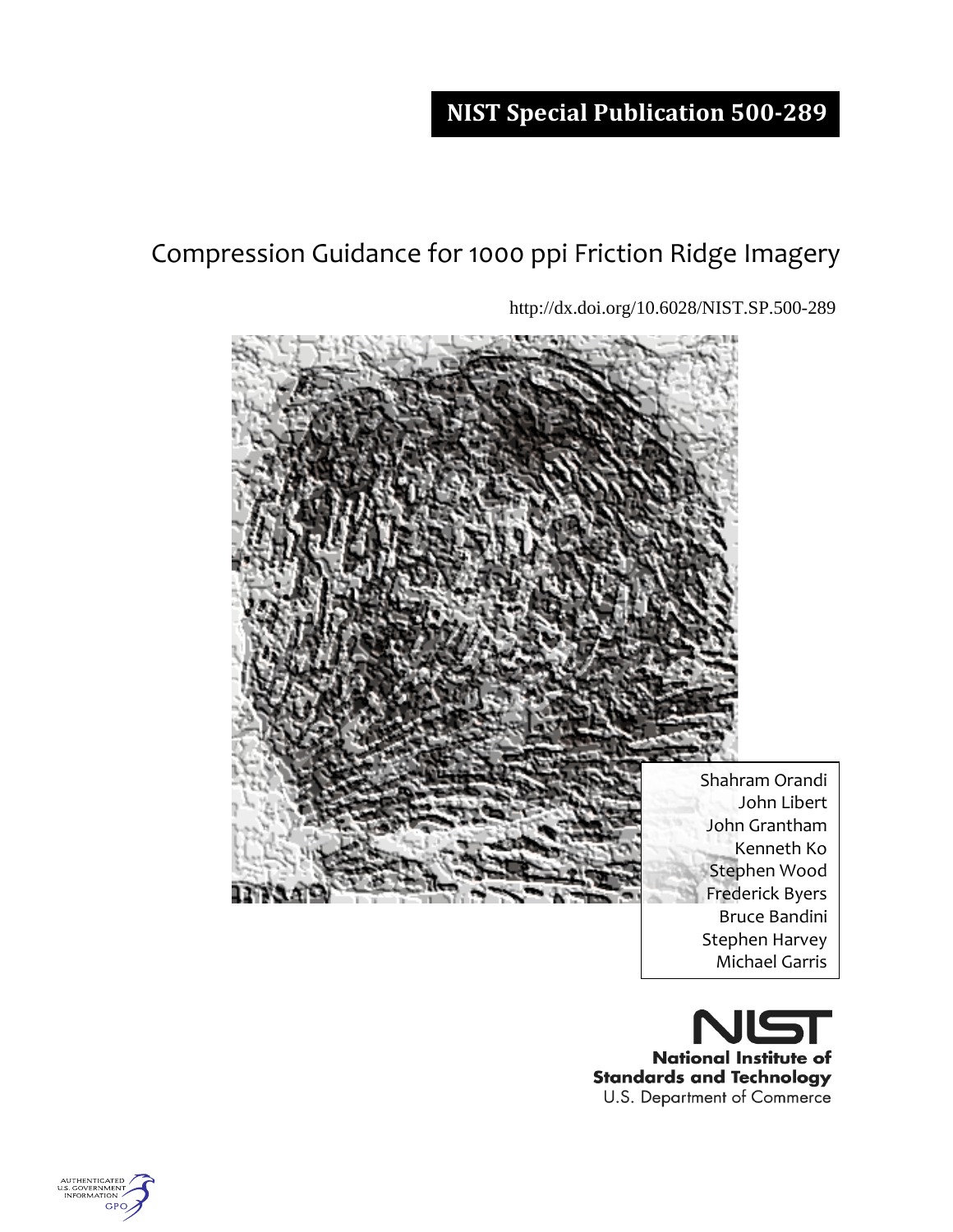## **NIST Special Publication 500-289**

# Compression Guidance for 1000 ppi Friction Ridge Imagery

Shahram Orandi John Libert Kenneth Ko Stephen Wood Frederick Byers Stephen Harvey Michael Garris *Information Access Division - Image Group Information Technology Laboratory*

> John Grantham *Systems Plus, Inc. Rockville, MD*

Bruce Bandini *Booz Allen Hamilton, Inc. McLean, VA*

http://dx.doi.org/10.6028/NIST.SP.500-289

February 2014



U.S. Department of Commerce *Penny Pritzker, Secretary*

National Institute of Standards and Technology *Patrick D. Gallagher, Under Secretary of Commerce for Standards and Technology and Director*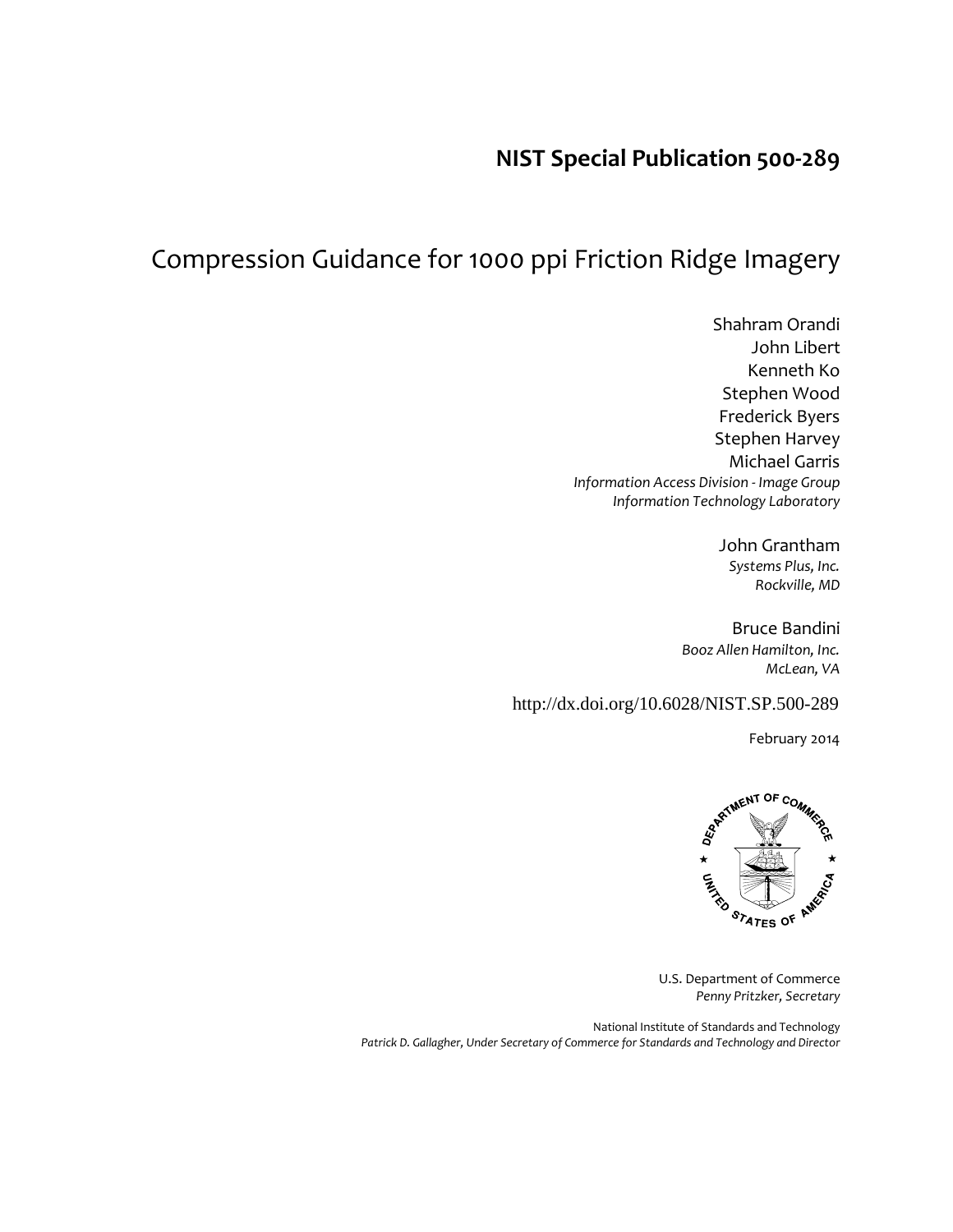#### **ACKNOWLEDGEMENTS**

We would like to acknowledge and thank the Federal Bureau of Investigation's (FBI) Criminal Justice Information Services (CJIS) Division as well as other key partners at the FBI who provided support to National Institute of Standards and Technology (NIST) in the development of this Compression Guidance for 1000 ppi Friction Ridge Imagery. Additionally, we would like to also provide special acknowledgment and thanks to the following organizations for their support of this work:

Stephen Meagher, Dactyl ID, LLC Margaret Lepley, The MITRE Corporation Ron Smith & Associates T.J. Smith and the LA County Sheriff's Department R. Michael McCabe, IDTP

#### **DISCLAIMER**

Specific hardware and software products identified in this report were used in order to perform evaluations. In no case does identification of any commercial product imply endorsement by the National Institute of Standards and Technology, nor does it imply that the products and equipment identified are necessarily the best available for the purpose.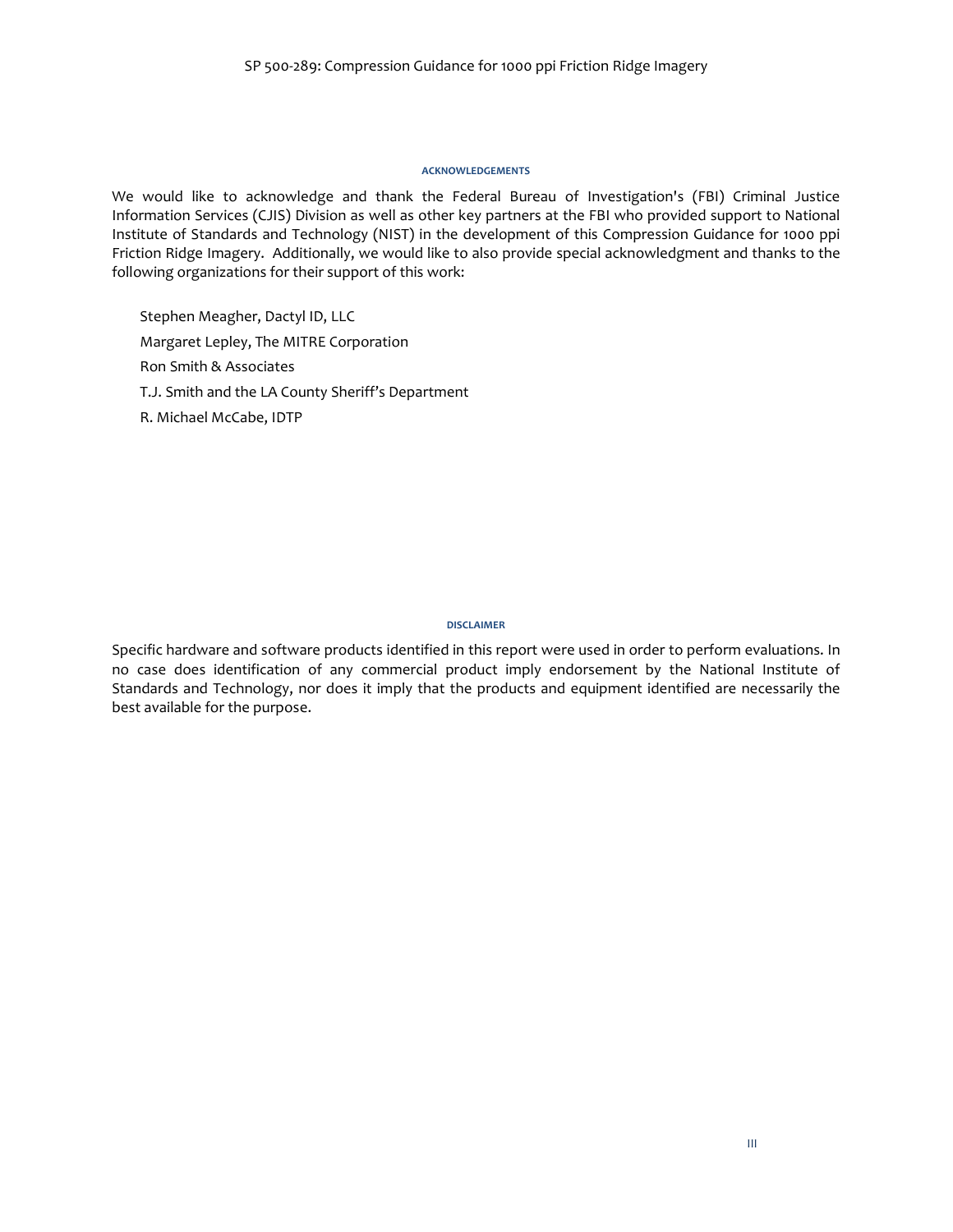#### **EXECUTIVE SUMMARY**

The criminal justice community has traditionally exchanged and stored fingerprint imagery data at 500 pixels per inch<sup>[1](#page-3-0)</sup> (ppi) or 19.7 pixels per millimeter (ppmm). The Wavelet Scalar Quantization (WSQ) fingerprint image compression algorithm is currently the standard for the lossy compression of 500 ppi fingerprint imagery. The WSQ Gray-Scale Fingerprint Image Compression Specification [WSQ] provides guidance based on an International Association for Identification (IAI) study [FITZPATRICK] to establish the acceptable amount of fidelity loss due to lossy compression in order for a WSQ encoder and decoder to meet FBI certifications. These certifications are designed to ensure adherence to the WSQ specification and thereby to ensure fidelity and admissibility as forensic evidence of images that have been processed by such encoders and decoders.

Modern biometric systems are now trending towards the capture, transfer and storage of fingerprint images at 1000 ppi or 39.4 ppmm which offers many benefits, notably greater fidelity and better representation of Level 3 features<sup>[2](#page-3-1)</sup>. The ANSI/NIST ITL and ISO 19794 standards require compression of 1000 ppi fingerprint imagery using the JPEG2000 algorithm rather than WSQ. Also, as systems transition to 1000 ppi, some systems will unavoidably contain an overlap between 500 ppi and 1000 ppi operational pathways. In addition to the adoption of JPEG2000, the overlap of and 1000 ppi operational data will also require an interoperability bridge between traditional 500 ppi and modern 1000 ppi data.

This special publication provides guidance for compression of 1000 ppi friction ridge imagery as well as an interoperability pathway between 500 ppi friction ridge imagery and new 1000 ppi friction ridge image data.

<span id="page-3-0"></span><sup>1</sup> Resolution values for friction ridge imagery are specified in pixels per inch (ppi) throughout this document. This is based on widely used specification guidelines for such imagery and is accepted as common nomenclature within the industry. SI units for these will be presented only once.

<span id="page-3-1"></span> $<sup>2</sup>$  The commonly accepted nomenclature defines Level 1 fingerprint details as the overall friction ridge pattern and flow,</sup> Level 2 detail as classic Galton features [GALTON] like minutiae points, and Level 3 as pores, creases, line shapes, incipient ridges and other non Level 1 or 2 features [JAIN].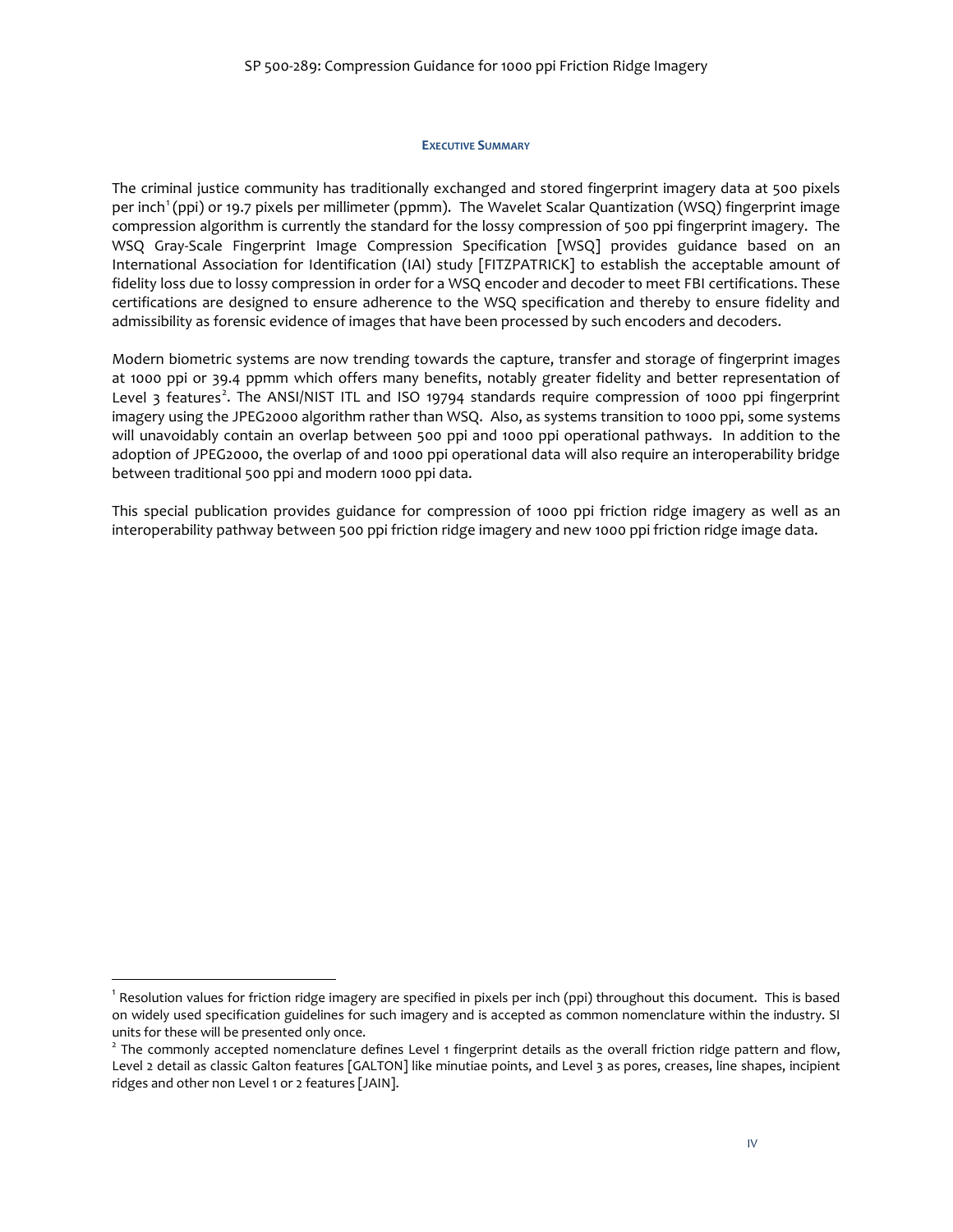# **Table of Contents**

| 1. | 1.1.         |  |
|----|--------------|--|
| 2. |              |  |
| 3. |              |  |
| 4. |              |  |
|    | 4.1.<br>4.2. |  |
|    | 4.3.         |  |
|    | 4.4.         |  |
| 5. |              |  |
|    | 5.1.         |  |
|    | 5.2.         |  |
|    | 5.3.         |  |
|    | 5.4.         |  |
|    | 5.5.<br>5.6. |  |
|    | 5.7.         |  |
|    | 5.8.         |  |
|    | 5.9.         |  |
|    | 5.10.        |  |
|    | 5.11.        |  |
| 6. |              |  |
| 7. |              |  |
| 8. |              |  |
| 9. |              |  |

## **LIST OF TABLES**

## **LIST OF FIGURES**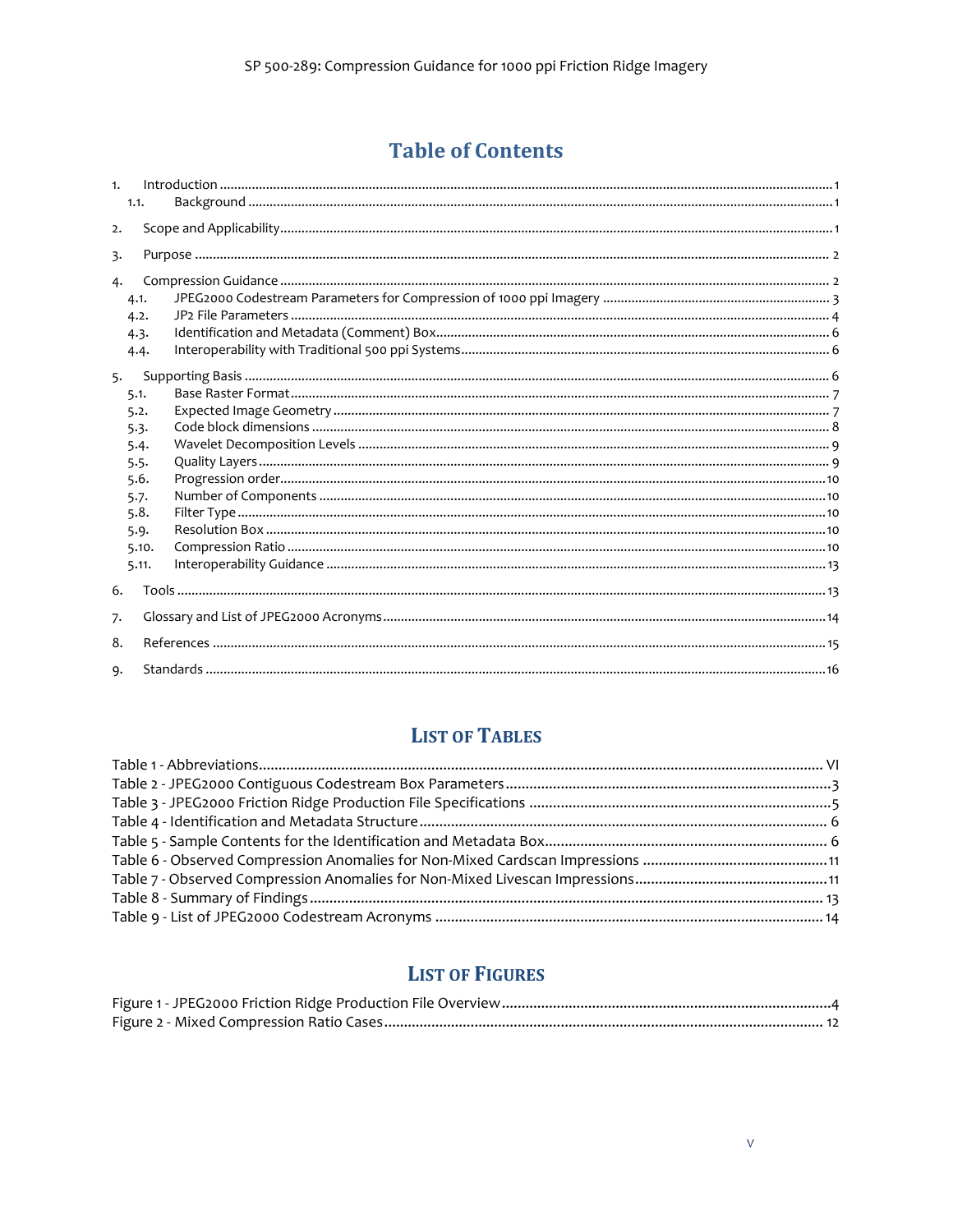### **TERMS AND DEFINITIONS**

The abbreviations and acronyms of [Table 1](#page-5-0) are used in many parts of this document.

<span id="page-5-0"></span>

| <b>ANSI/NIST ITL</b> | ANSI/NIST-ITL 1-2011, NIST Special Publication 500-290: Data Format for the Interchange of<br>Fingerprint, Facial & Other Biometric Information |
|----------------------|-------------------------------------------------------------------------------------------------------------------------------------------------|
| bpp                  | Bits per pixel                                                                                                                                  |
| <b>CODEC</b>         | Coder-Decoder                                                                                                                                   |
| FBI                  | Federal Bureau of Investigation                                                                                                                 |
| <b>IAFIS</b>         | Integrated Automated Fingerprint Identification System                                                                                          |
| IAI                  | International Association for Identification                                                                                                    |
| <b>JPEG</b>          | Joint Photographic Experts Group - ISO/IEC committee developing standards for image<br>compression                                              |
| JP <sub>2</sub>      | JPEG2000 File Format Extension                                                                                                                  |
| <b>NBIS</b>          | NIST Biometric Image Software                                                                                                                   |
| <b>NGI</b>           | Next Generation Identification                                                                                                                  |
| <b>NIST</b>          | National Institute of Standards and Technology                                                                                                  |
| <b>NISTIR</b>        | National Institute of Standards and Technology Interagency Report                                                                               |
| <b>PIV</b>           | Personal Identity Verification                                                                                                                  |
| ppi                  | Pixels per inch                                                                                                                                 |
| ppmm                 | Pixels per millimeter                                                                                                                           |
| <b>WSQ</b>           | The Wavelet Scalar Quantization algorithm for compression of fingerprint imagery                                                                |

#### **Table 1 - Abbreviations**

### **KEYWORDS**

500 ppi; 1000 ppi; friction ridge imagery; downsampling; fingerprint compression; transcoding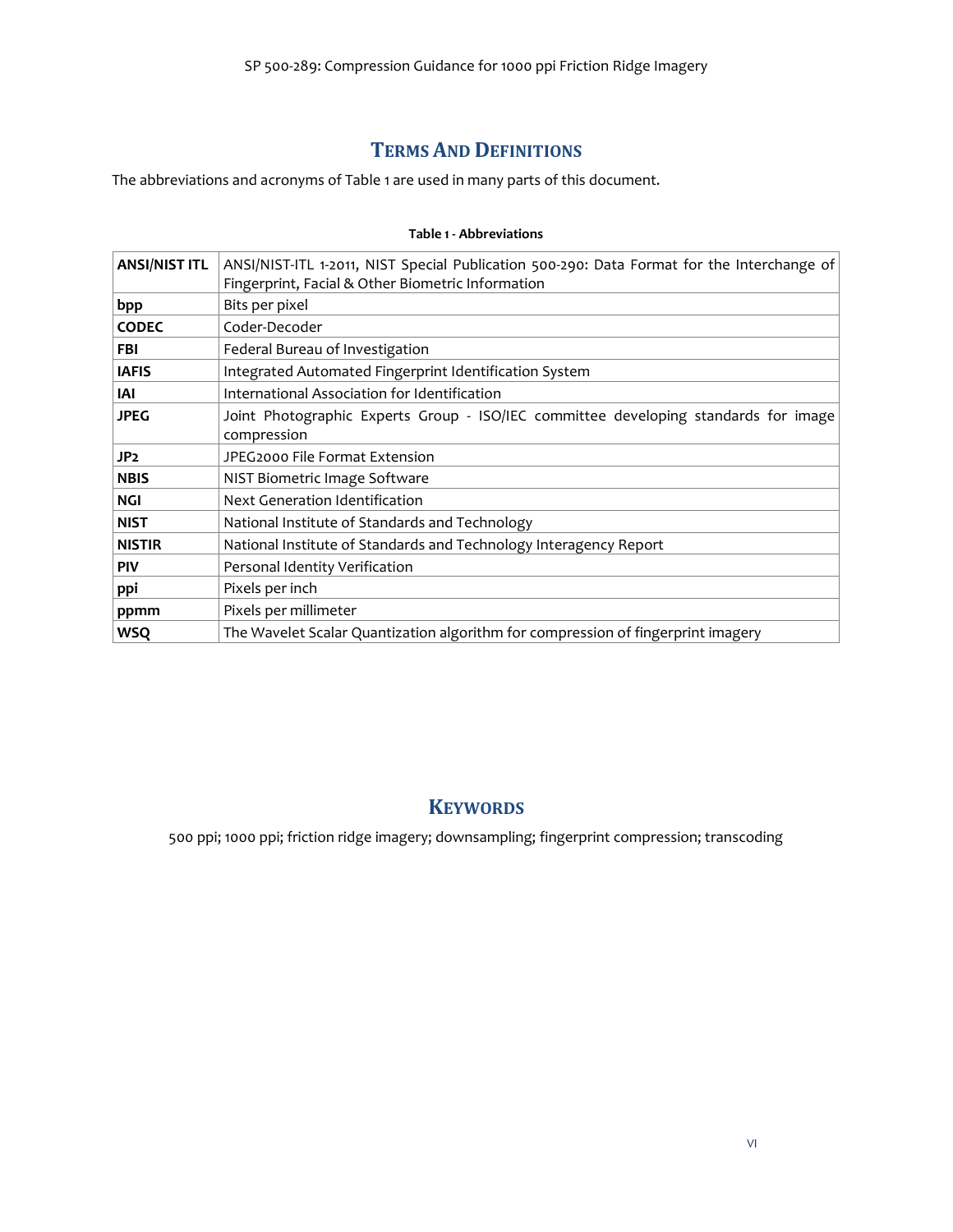#### <span id="page-6-0"></span>**1. Introduction**

This special publication documents the JPEG2000 file and codestream profiles for use in the creation and interchange of fingerprint (friction ridge) data according to the ANSI/NIST-ITL 1-2011 standard [AN2k11] by law enforcement, criminal justice agencies, and other organizations that process fingerprint friction ridge data at a resolution of 1000ppi.

This special publication was prepared by the National Institute of Standards and Technology (NIST) in conjunction with the Federal Bureau of Investigation's (FBI) Criminal Justice Information Services Division (CJIS).

#### <span id="page-6-1"></span>**1.1. Background**

The criminal justice community has traditionally captured, processed, stored and exchanged friction ridge imagery data at 500 ppi in the course of their operation. Modern biometric systems are trending towards operation on fingerprint images at 1000 ppi. This transition to 1000 ppi friction ridge imagery offers many benefits, notably greater fidelity to the original sample and better representation of Level [3](#page-6-3) features<sup>3</sup>. Both of these benefits are favorable since they may increase probability of establishing a match/non-match decision by expert examiners or automated fingerprint matchers.

The JPEG2000 compression standard offers much flexibility in the types of images it can operate on as well as the way images can be compressed and encoded. This flexibility makes it a suitable compression algorithm for friction ridge imagery. While this flexibility can offer many operational benefits, this flexibility offers many degrees of freedom that can create potential compatibility issues across the various stakeholders hindering interoperability between those stakeholders. Because of this, a need exists for a normative guidance that establishes a set of protocols for the compression of images by stakeholders. Adherence to this normative guidance by stakeholders provides assurances for compatibility between those stakeholders. This special publication provides this normative guidance for compression of grayscale friction ridge imagery at 1000 ppi.

The transition to 1000 ppi systems will also unavoidably contain an overlap between 500 ppi and 1000 ppi operational pathways for various reasons. Some stakeholders may simply continue to operate at 500 ppi due to technical, financial or logistical reasons. Additionally, there will still be a need to compare newly collected 1000 ppi images against traditional 500 ppi images already in storage, for both one-to-one and one-to-many scenarios. This special publication also provides a normative guidance for the downsampling of 1000 ppi images so that they can be processed by 500 ppi systems.

### <span id="page-6-2"></span>**2. Scope and Applicability**

This guidance applies to compression and decompression algorithms designed to operate on gray-scale friction ridge imagery compressed in accordance with this special publication for maintaining the utility of compressed fingerprint images for forensic identification purposes. The scope and applicability of this guidance is limited to those images and this guidance is not intended to apply to compression of image content other than fingerprints.

<span id="page-6-3"></span><sup>&</sup>lt;sup>3</sup> The commonly accepted nomenclature defines Level 1 fingerprint details as the overall friction ridge pattern and flow, Level 2 detail as classic Galton features [GALTON] like minutiae points, and Level 3 as pores, creases, line shapes, incipient ridges and other non Level 1 or 2 features [JAIN].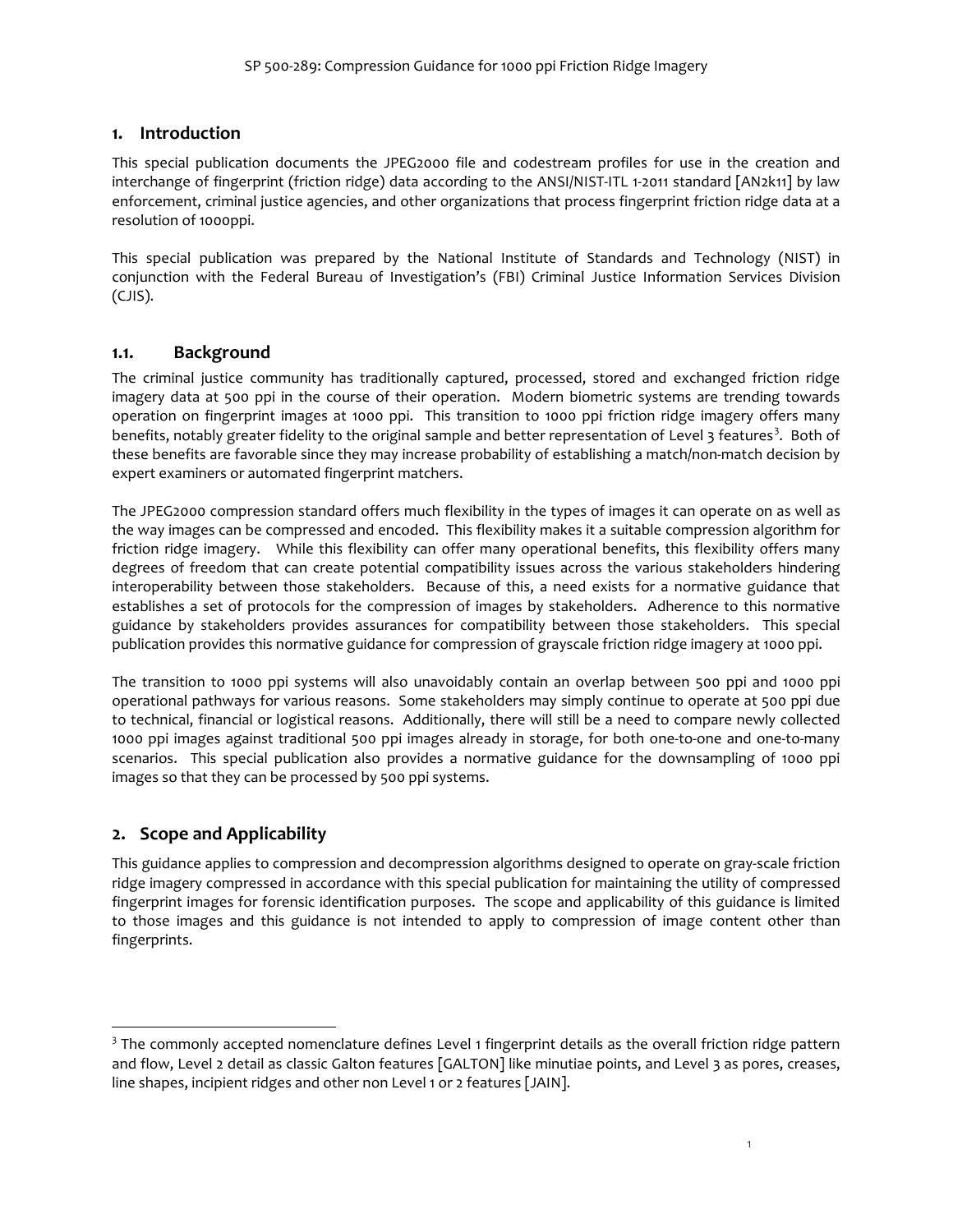#### <span id="page-7-0"></span>**3. Purpose**

The purpose of this special publication is to provide guidance for both the lossy and lossless compression of 1000 ppi grayscale fingerprint images as well as the downsampling of the resulting 1000 ppi JPEG2000 friction ridge imagery to 500 ppi in support of traditional systems and applications. The guidance is derived from a series of studies conducted by NIST to support the conclusions of this special publication. The studies that form the basis of this guidance include:

- NISTIR 7778: This study examines the response of trained fingerprint examiners to fingerprint images compressed using JPEG2000 at a range of compression ratios in order to determine an operational compression ratio for the JPEG2000 CODEC (Coder-Decoder) that approximates the threshold quality level expected of WSQ-compressed images for identification by trained examiners.
- NISTIR 7779: This study examines various algorithms for lossless compression of 1000 ppi fingerprint images with respect to the compression-performance (compression ratio) achieved as well as the throughput-performance of the examined algorithms with respect to both encoding and decoding operations.
- NISTIR 7780: This study examines the impact of JPEG 2000 lossy compression on 1000 ppi exemplar fingerprint imagery used in establishing an identity decision with an associated 1000 ppi latent fingerprint. The impact of compression on both Galton and non-Galton based features of a fingerprint are measured by expert latent fingerprint examiners.
- NISTIR 7781: This study provides a fundamental comparison of WSQ to JPEG2000 with respect to image fidelity of WSQ and JPEG2000 algorithms under operational compression levels as well as extreme compression levels. As WSQ is not designed or intended for use on 1000 ppi imagery, the comparison between the two algorithms was made using 500 ppi imagery where both WSQ and JPEG2000 were within their operational capabilities.
- NISTIR 7839: This study examines several methods of downsampling for the purpose of converting 1000 ppi fingerprint images to 500 ppi to allow 1000 ppi imagery to be operated on by traditional 500ppi systems.
- NISTIR 7939: This study examines effects of various JPEG2000 encoding options on image fidelity. Specifically, it examines various numbers of wavelet decomposition levels and quality layers.

### <span id="page-7-1"></span>**4. Compression Guidance**

<span id="page-7-2"></span>Based on supporting data from the studies identified in section [3,](#page-7-0) this compression guidance recommends lossless compression of latent imagery using the JPEG2000 reversible filter, and lossy 10:1 compression with JPEG2000 for other impression types at 1000 ppi according to the parameters provided in this section.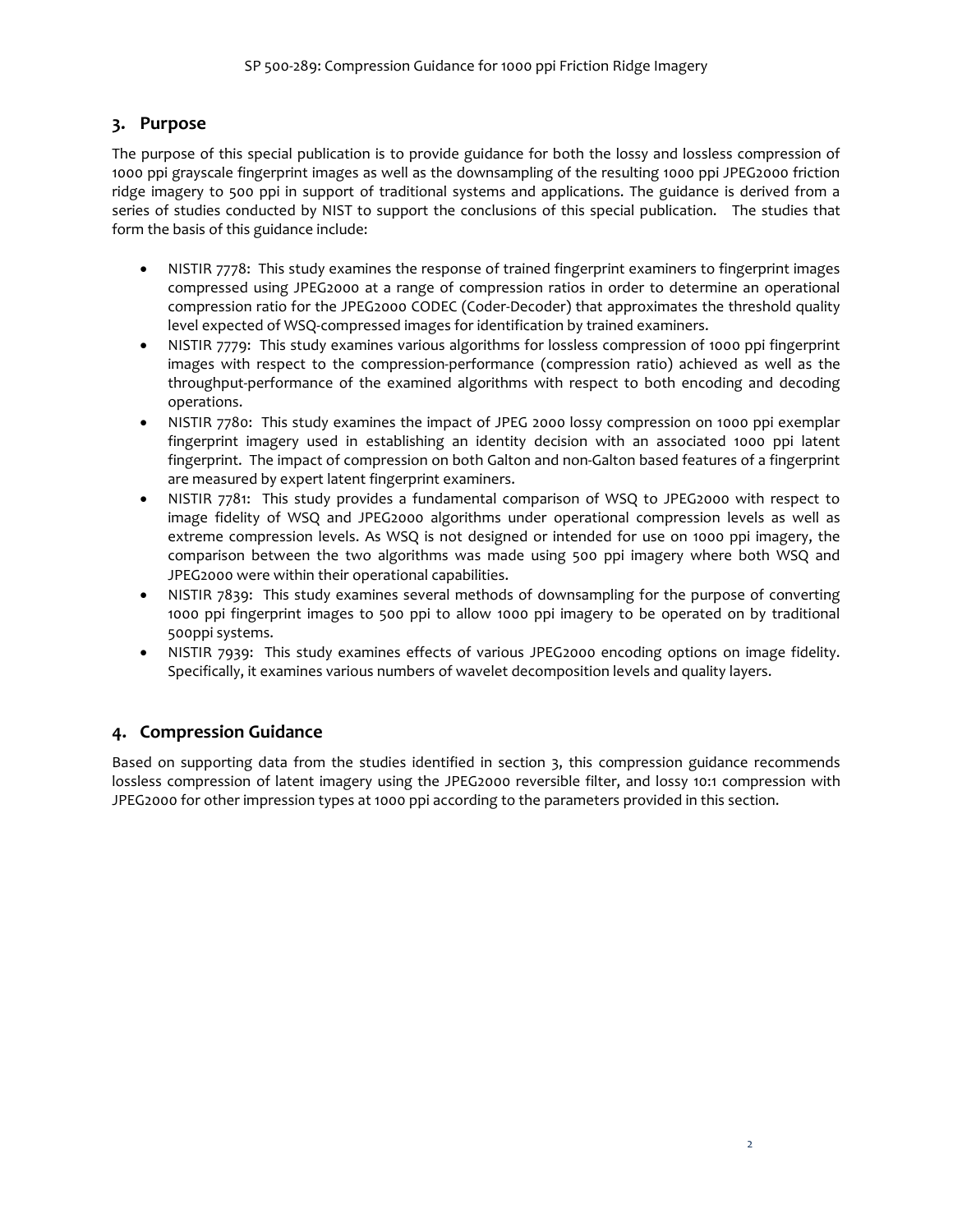#### <span id="page-8-0"></span>**4.1. JPEG2000 Codestream Parameters for Compression of 1000 ppi Imagery**

The JPEG2000 CODEC shall be implemented according to ISO 15444-1 [JPEG2k] with the parameters shown below in [Table 2](#page-8-1) and used in the application of compression to friction ridge imagery captured at a resolution of 1000 ppi. The JPEG2000 format provides a container for metadata and a compressed data stream. In addition to the default superboxes<sup>[4](#page-8-2)</sup>, a comment box shall be implemented bearing certification and identification information according to [Table 4.](#page-11-3) It should be noted that only implementation of Part-1 of the JPEG2000 standard [JPEG2k] is supported for this guidance.

<span id="page-8-1"></span>

|                                                     | <b>Value (By Impression Type)</b>                                         |                  |  |  |  |  |  |  |  |
|-----------------------------------------------------|---------------------------------------------------------------------------|------------------|--|--|--|--|--|--|--|
| <b>Parameter</b>                                    | Rolled, Flat, Slap (Card scan, Live scan, Mobile ID and Palm)             | Latent           |  |  |  |  |  |  |  |
| Image and Tile Size (SIZ)                           |                                                                           |                  |  |  |  |  |  |  |  |
| <b>Marker Segment</b>                               |                                                                           |                  |  |  |  |  |  |  |  |
| <b>Profile Indication</b>                           | $Rsiz = 2$ (Profile-1)                                                    |                  |  |  |  |  |  |  |  |
| <b>Maximum Image Size<sup>5</sup></b>               | Xsiz, $Y$ siz < $2^{31}$                                                  |                  |  |  |  |  |  |  |  |
| <b>Tiles</b>                                        | One tile for the whole image:                                             |                  |  |  |  |  |  |  |  |
|                                                     | $YT$ siz + $YT$ $O$ siz >= $Y$ siz                                        |                  |  |  |  |  |  |  |  |
|                                                     | $XTsiz + XTOsiz \geq Xsiz$                                                |                  |  |  |  |  |  |  |  |
| <b>Number of Components</b>                         | $CSiz = 1$                                                                |                  |  |  |  |  |  |  |  |
| <b>Bit depth</b>                                    | Ssiz = 7 (corresponding to 8-bit Gray Scale)                              |                  |  |  |  |  |  |  |  |
| <b>Subsampling</b>                                  | $XRsiz = YRsiz = 1$                                                       |                  |  |  |  |  |  |  |  |
| <b>Markers/Locations</b>                            | Coding Style Default (COD) and Quantization Default (QCD) Markers in Main |                  |  |  |  |  |  |  |  |
|                                                     | <b>Header Only</b>                                                        |                  |  |  |  |  |  |  |  |
| Coding Style Default (COD) and Coding               |                                                                           |                  |  |  |  |  |  |  |  |
| <b>Style Component (COC) Markers</b>                |                                                                           |                  |  |  |  |  |  |  |  |
| Progression order <sup>6</sup>                      | Resolution-Position-Component-Layer (RPCL)                                |                  |  |  |  |  |  |  |  |
| Number of Wavelet Decomposition Levels <sup>7</sup> | $NL = 6$                                                                  |                  |  |  |  |  |  |  |  |
| <b>Code block Size</b>                              | $xcb = 6$ , $ycb = 6$ (64 $x64$ )                                         |                  |  |  |  |  |  |  |  |
| <b>Code block style</b>                             | SPcod and SPcoc = 0000 0000 (No selective arithmetic coding bypass)       |                  |  |  |  |  |  |  |  |
| <b>Transformation Filter Type</b>                   | 9-7 (Irreversible)                                                        | 5-3 (Reversible) |  |  |  |  |  |  |  |
| <b>Quality Layers</b>                               | 6                                                                         |                  |  |  |  |  |  |  |  |
|                                                     | Either {10:1, 15:1, 20:1, 30:1, 40:1, 60:1, 80:1}                         | <b>NA</b>        |  |  |  |  |  |  |  |
|                                                     | or (in bpp) {0.8, 0.53. 0.4, 0.27, 0.2, 0.13, 0.1}                        |                  |  |  |  |  |  |  |  |
| <b>Other Requirements</b>                           |                                                                           |                  |  |  |  |  |  |  |  |
| <b>Encoder ID and Capability box</b>                | Yes                                                                       |                  |  |  |  |  |  |  |  |
| <b>Resolution Box</b>                               | <b>Yes</b>                                                                |                  |  |  |  |  |  |  |  |
| Final Compression Ratio / top quality layer         | 10:1<br>1:1 (Lossless)                                                    |                  |  |  |  |  |  |  |  |

#### **Table 2 - JPEG2000 Contiguous Codestream Box Parameters**

<span id="page-8-2"></span> $4$  A box is defined in [JPEG2k] as a data segment of specified size and content. The box can contain other boxes. A box whose content consists only of other boxes is called a "superbox".

<span id="page-8-3"></span><sup>5</sup> Maximum image size supported will differ from the maximum allowable sizes for a given impression according to [AN2k11]. For further information on allowable image sizes please refer to section [5.2.](#page-12-1)

<span id="page-8-4"></span> $6$  See sectio[n 5.6](#page-15-0) for more information.

<span id="page-8-5"></span><sup>&</sup>lt;sup>7</sup> See sectio[n 5.4](#page-14-0) for more information.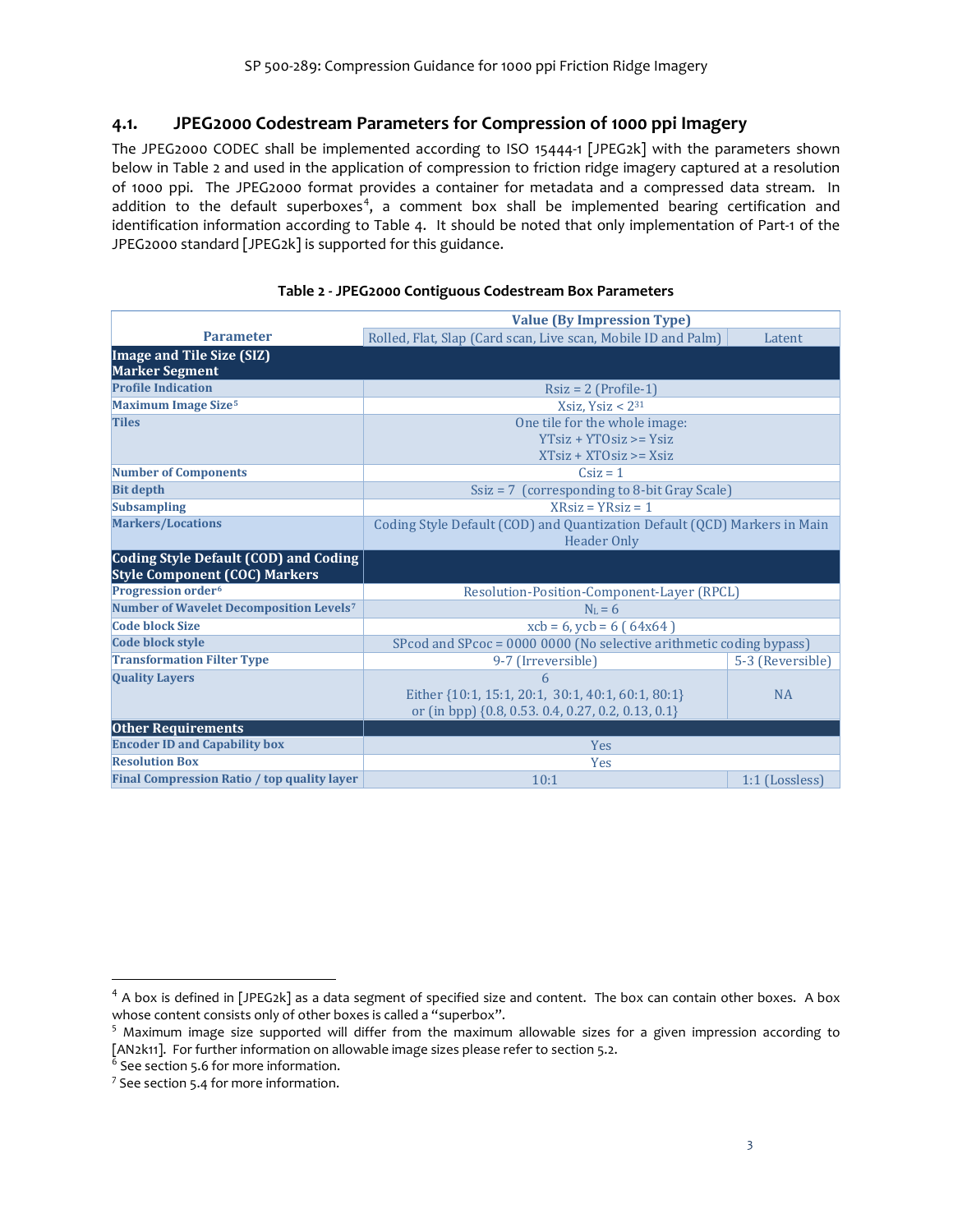#### <span id="page-9-0"></span>**4.2. JP2 File Parameters**

In a JPEG2000 friction ridge production file, the codestream specified in section [0](#page-7-2) is embedded in a JP2 file. The complete file format syntax for the JP2 file can be found in Annex I of the JPEG2000 standard [JPEG2k]. A JP2 friction ridge production file shall contain the JPEG2000 Signature Box, a File Type Box, a JP2 Header Box and the Codestream Box as shown in [Figure 1.](#page-9-1) Further information on the contents of these boxes can be found in [Table 3.](#page-10-0)



<span id="page-9-1"></span>**Figure 1 - JPEG2000 Friction Ridge Production File Overview**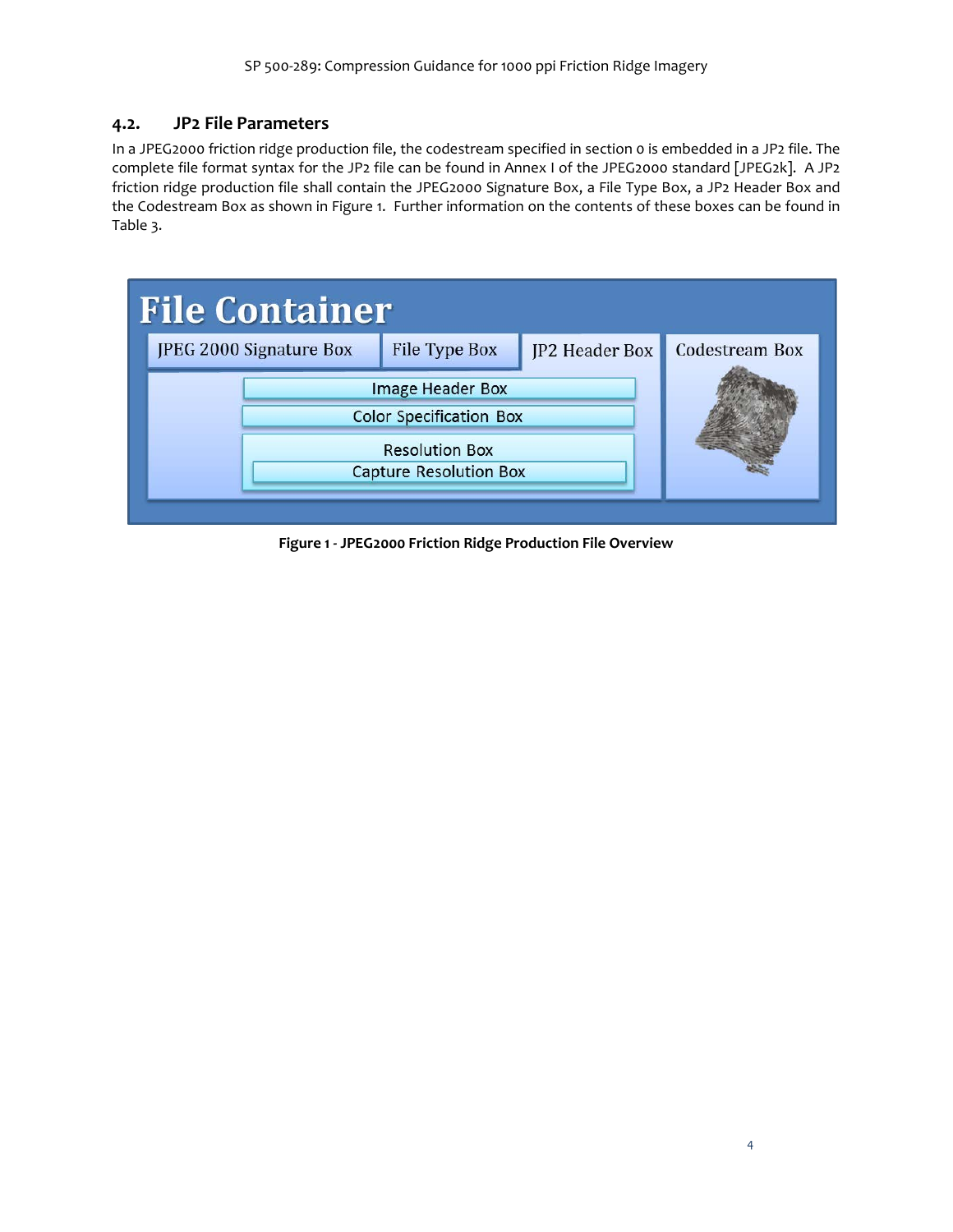<span id="page-10-0"></span>

| <b>JP2 Box / Data Field</b>                                                                        | <b>Value</b>                                              |                                  | <b>Size (Bytes) Hexadecimal</b> |
|----------------------------------------------------------------------------------------------------|-----------------------------------------------------------|----------------------------------|---------------------------------|
| JPEG2000 Signature Box                                                                             |                                                           |                                  |                                 |
| Length                                                                                             | 12                                                        | 4                                | 0000 000c                       |
| <b>Type</b>                                                                                        | 'iP <sp><sp>'</sp></sp>                                   | 4                                | 6A50 2020                       |
| Signature                                                                                          | $'$ <cr><lf>&lt;<math>0x87</math>&gt;<lf>'</lf></lf></cr> | 4                                | 0D0A 870A                       |
| <b>File Type Box</b>                                                                               |                                                           |                                  |                                 |
| Length                                                                                             | 20                                                        | 4                                | 0000 0014                       |
| <b>Type</b>                                                                                        | 'ftyp'                                                    | 4                                | 6674 7970                       |
| <b>Brand (BR)</b>                                                                                  | $'$ jp2 <sp>'</sp>                                        | 4                                | 6A70 3220                       |
| Minor Version (MinV)                                                                               | $\theta$                                                  | 4                                | 0000 0000                       |
| Compatibility List (CL)                                                                            | $'$ jp2 <sp>'</sp>                                        | 4                                | 6A70 3220                       |
| JP2 Header Box (Superbox)                                                                          |                                                           |                                  |                                 |
| <b>Image Header Box</b>                                                                            |                                                           |                                  |                                 |
| Length                                                                                             | 22                                                        | 4                                | 0000 0016                       |
| <b>Type</b>                                                                                        | 'ihdr'                                                    | 4                                | 6968 6472                       |
| Height                                                                                             | Image Area Height (pixels)                                | 4                                |                                 |
| Width                                                                                              | Image Area Width (pixels)                                 | 4                                |                                 |
| Number of Components (NC)                                                                          | $\mathbf{1}$                                              | $\overline{2}$                   | 0001                            |
| Bit Depth minus 1 (BPC)                                                                            | 7 (Corresponds to 8bpp)                                   | 1                                | 07                              |
| Compression Type (C)                                                                               | 7 (JPEG2000)                                              | $\mathbf{1}$                     | 07                              |
| Colorspace Unknown (UnkC)                                                                          | 0                                                         | 1                                | 80                              |
| Intellectual Property (IPR)                                                                        | Ø                                                         | $\mathbf{1}$                     | 80                              |
| <b>Color Specification Box</b>                                                                     |                                                           |                                  |                                 |
| Length                                                                                             | 15                                                        | 4                                | 0000 000F                       |
| <b>Type</b>                                                                                        | 'colr'                                                    | 4                                | 636F 6C72                       |
| Method (METH)                                                                                      | 1 (Enumerated Colorspace)                                 | $\mathbf{1}$                     | 01                              |
| <b>Precedence (PREC)</b>                                                                           | 0 (reserved)                                              | 1                                | 80                              |
| Approximation (APPROX)                                                                             | 0 (reserved)                                              | $\mathbf{1}$                     | 80                              |
| <b>Enumerated Colorspace (EnumCS)</b>                                                              | 17 (grayscale)                                            | 4                                | 0000 0011                       |
| <b>Resolution Box (Superbox)</b>                                                                   |                                                           |                                  |                                 |
| Length                                                                                             | 26                                                        | 4                                | 0000 001A                       |
| <b>Type</b>                                                                                        | $'$ res $'$                                               |                                  | 7265 7320                       |
| <b>Capture Resolution Box</b>                                                                      |                                                           |                                  |                                 |
| Length                                                                                             | 18                                                        | 4                                | 0000 0012                       |
| <b>Type</b>                                                                                        | 'resc'                                                    | 4                                | 7265 7363                       |
| Vertical Capture Resolution Numerator (VRcN)                                                       | $39370^{8}$                                               | $\mathbf{2}$                     | 99CA                            |
| Vertical Capture Resolution Denominator (VRcD)                                                     | $\mathbf{1}$                                              | 2                                | 0001                            |
| Horizontal Capture Resolution Numerator (HRcN)<br>Horizontal Capture Resolution Denominator (HRcD) | $39370^{8}$<br>1                                          | $\overline{2}$<br>$\overline{2}$ | <b>99CA</b><br>0001             |
| Vertical Capture Resolution Exponent (VRdE)                                                        | Ø                                                         | $\mathbf{1}$                     | 80                              |
| Horizontal Capture Resolution Exponent (HRdE)                                                      | Ø                                                         | 1                                | 80                              |
| Identification and MetaData (Comment) Box                                                          |                                                           |                                  |                                 |
| <b>Marker Code</b>                                                                                 | <b>COM</b>                                                | 2                                | 0xFF64                          |
| Comment Length (Lcom)                                                                              | 104                                                       | $\mathbf{2}$                     | 0x0068                          |
| <b>Registration Value (Rcom)</b>                                                                   | 1 (ISO/IEC 8859-15 data)                                  | 2                                | 0001                            |
| Comment Contents                                                                                   | see section 4.3                                           | 100                              |                                 |
| Contiguous Codestream Box                                                                          | See section 0                                             |                                  |                                 |

#### **Table 3 - JPEG2000 Friction Ridge Production File Specifications**

<span id="page-10-1"></span>

<span id="page-10-2"></span> $^8$  Values for VRcN and HRcN are specified here in pixels per millimeter according to [JPEG2K]. A value of 39 370 corresponds to 1000 pixels per inch.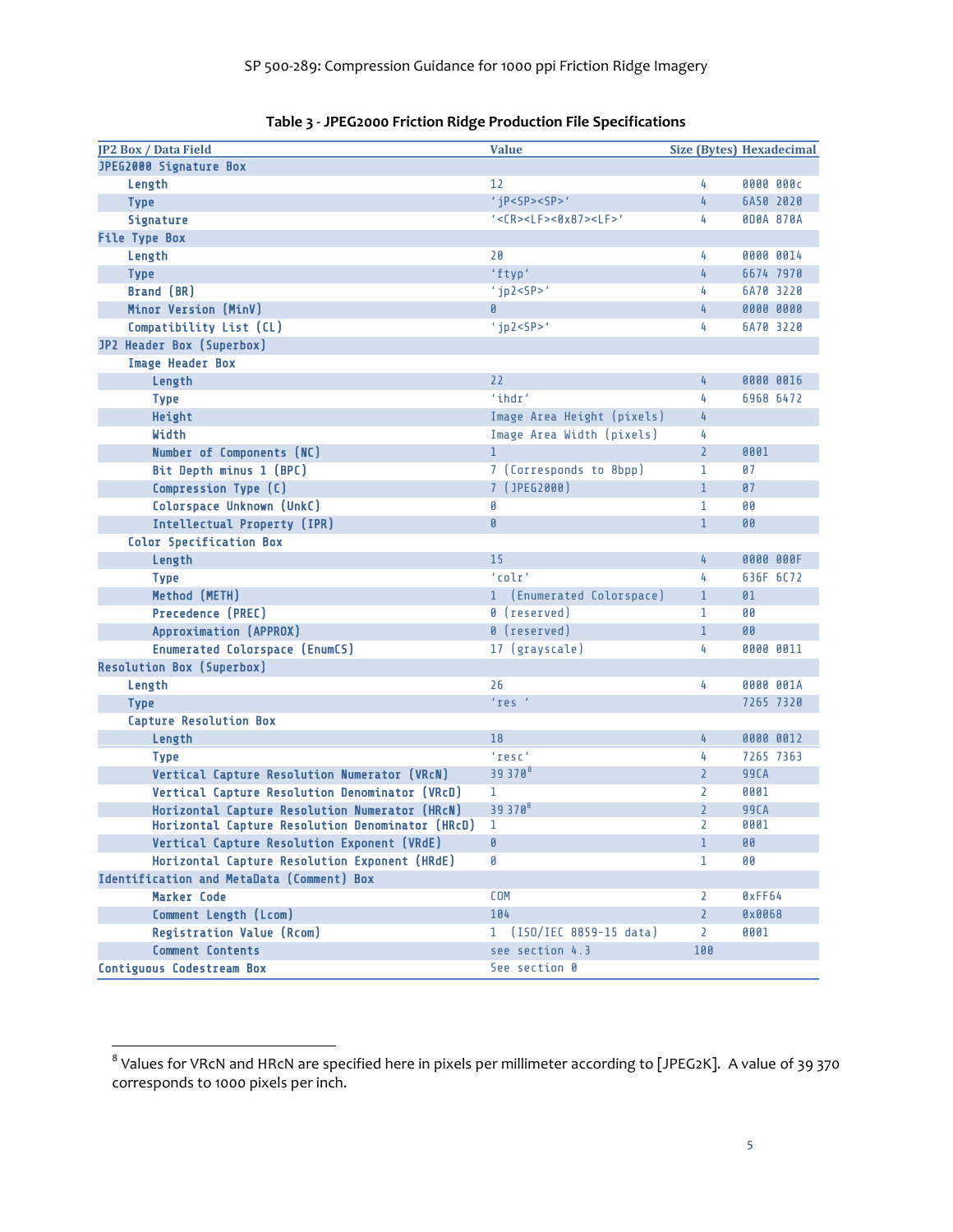#### <span id="page-11-0"></span>**4.3. Identification and Metadata (Comment) Box**

The Identification and Metadata Box is a special purpose comment box that can accommodate up to 100 bytes of structured ISO/IEC 8859-15 [ISO/IEC99] data. This data, also referred to as "comment contents", is used for certification and identification. The structure of the data is described in [Table 4](#page-11-3) and a sample of this data is provided i[n Table 5](#page-11-4) below.

<span id="page-11-3"></span>

| <b>Data Segment Description</b>   | <b>Start Position Length Contents</b> |             |                                              |
|-----------------------------------|---------------------------------------|-------------|----------------------------------------------|
| <b>Encoder Identification Tag</b> |                                       |             | $'$ Fnc $ID$ :'                              |
| Encoder Identification Data       |                                       | 20          | Determined by receiving entity requirements. |
| <b>Reserved Block Tag</b>         | 28                                    | $\mathbf b$ | Reserved for future use.                     |
| <b>Reserved Block Data</b>        | 35                                    | 65          | Reserved for future use.                     |

#### **Table 5 - Sample Contents for the Identification and Metadata Box**

<span id="page-11-4"></span>

| Guide |  |  | 01234567 01234567 01234567 01234567 01234567 01234567 01234567 01234567 01234567 01234567 01234567 0123456    |  |  |  |
|-------|--|--|---------------------------------------------------------------------------------------------------------------|--|--|--|
|       |  |  | Contents 'EncID: NIST-000000000000001 Resvd: e3b0c44298fc1c149afbf4c8996fa92427ee41e5649b934cb495991b7852b855 |  |  |  |

The information requirements for the Identification and Metadata box are dictated by the receiving entity's guidance and certification/non-repudiation requirements.

#### <span id="page-11-1"></span>**4.4. Interoperability with Traditional 500 ppi Systems**

NISTIR-7839 [NISTIR7839] examined several methods and identified a strategy utilizing Gaussian low-pass filtering ( $\sigma$  = 0.8475 and  $r = 4$ ) combined with decimation downsampling to provide a pathway to downsample images from 1000 ppi to 500 ppi for use in traditional processing pathways. Following the downsampling process, the resulting 500 ppi imagery shall be compressed using the guidance in [AN2k11] for compression of 500 ppi imagery. While this approach may not be optimal in throughput performance, it provides for a means of downsampling from 1000 ppi that can operate on any 1000 ppi grayscale imagery regardless of perquisite JPEG2000 compression stream specific requirements. Sample source code and further information on this strategy can be found in NISTIR-7839.

In assessing the many possible downsampling approaches, it is most notable that the human examiners were able to detect statistically significant differences in image quality among the various alternatives. Thus, in spite of theoretical expectations regarding the capability of downsampling via other means, including extraction of 500 ppi images directly from the 1000 ppi JPEG2000 codestream, empirical evidence weighs in favor of the Gaussian filtering approach described in NISTIR 7839. Other schemes may be justified for throughput, convenience, or other considerations, but at the cost of image quality.

### <span id="page-11-2"></span>**5. Supporting Basis**

This section provides the supporting basis for the selection of the various parameters provided in this guidance.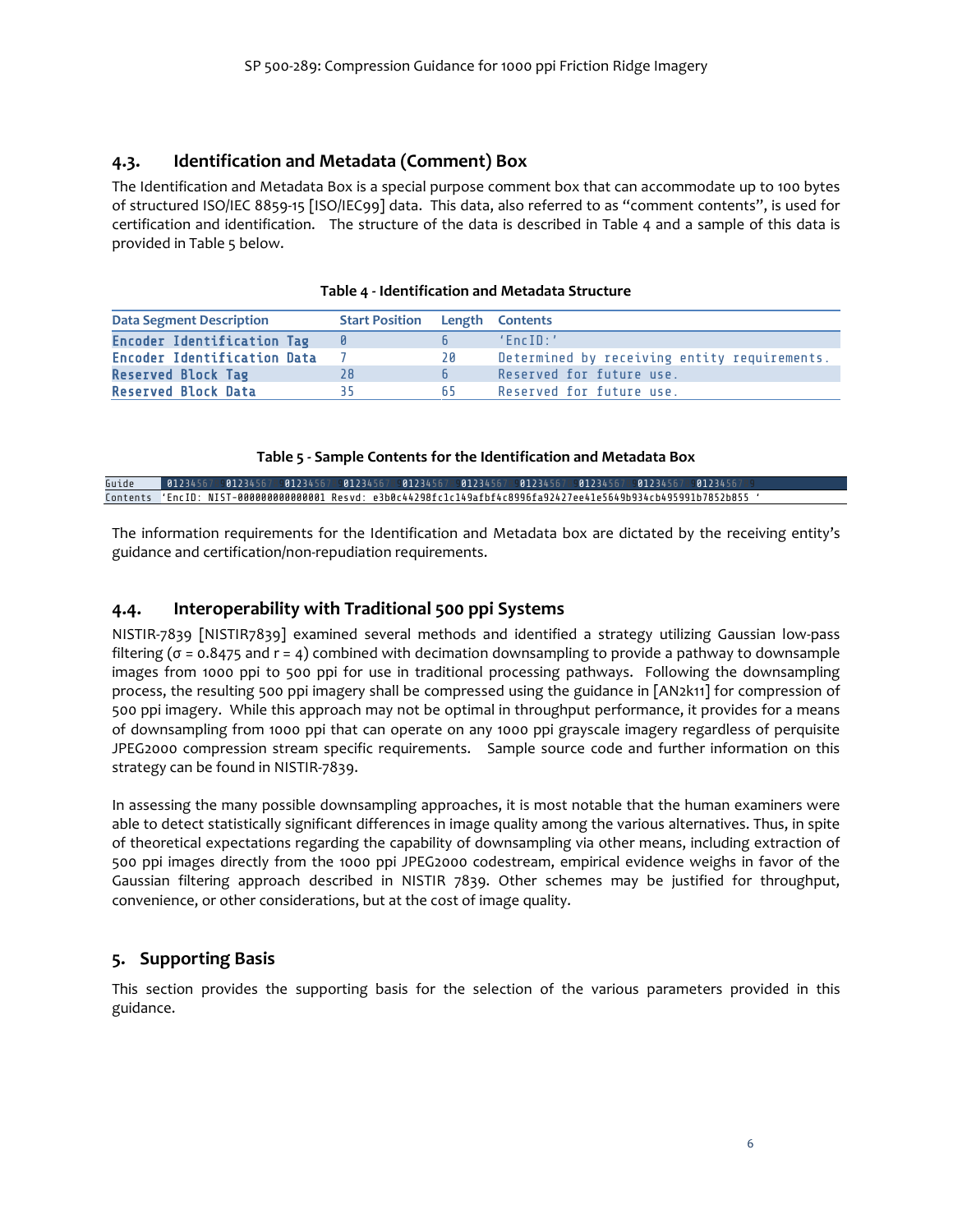#### <span id="page-12-0"></span>**5.1. Base Raster Format**

The base raster format for 1000 ppi friction ridge imagery has been specified as an 8-bit gray scale image without an alpha channel. The image can be constructed using an indexed grayscale color space. Grayscale image shall consist of pixels, each of which shall be quantized to eight bits (256 gray levels) and held in a single unsigned byte where a value of zero shall represent a true black pixel and a true white pixel shall have a byte value of 255.

#### <span id="page-12-1"></span>**5.2. Expected Image Geometry**

This guidance is based on a fixed final compression ratio specification (relative to the original image size without employing compression) as opposed to specifying a target compression bitrate, which is how the WSQ algorithm is applied when compressing 500 ppi fingerprint imagery. This strategy provides for more predictable outcomes in terms of system sizing, but the bandwidth available to fingerprint friction ridge detail can vary by the overall image geometry.

This section provides the basis for the various image geometries that the guidance applies to.

#### **5.2.1. Single Rolled or Flat, Card Scan or Live Capture**

The ANSI/NIST [AN2k11] and EBTS [CJIS] standards define the following single impression geometries:

- A rolled impression at 1.6" x 1.5" in size or approximately 2.4 million pixels at 1000 ppi (EBTS 9.4 [CJIS]).
- A flat (plain) impression up to 1" x 2" in size or approximately 2.0 million pixels at 1000 ppi (EBTS 9.4 [CJIS]).
- ANSI/NIST-ITL 1-2011 [AN2k11] specifies that rolled impression images can be up to 1.6" x 1.5" in size (2.4 million pixels at 1000 ppi).
- ANSI/NIST-ITL 1-2011 specifies that flat (plain) impression images can be up to 1.0" x 3.0" in size (3.0 million pixels at 1000 ppi).
- ANSI/NIST-ITL 1-2011 specifies that Entire Joint Image (EJI) impression images can be up to 4.5" x 5.0" in size (22.5 million pixels at 1000 ppi).
- ANSI/NIST-ITL 1-2011 specifies that unknown friction ridge impression images can be up to 5.5" x 8.0" in size (46.75 million pixels at 1000 ppi).
- PIV specifications calls for single finger capture images to be at least 12.8 mm by 16.5mm high +- 0.02 % (302 400 pixels at 1000 ppi).

Based on the above, the normal operational range for Single Rolled or Flat fingerprint imagery geometry (for both Card Scan and Live Capture) is expected to be from 302 400 pixels to 46 750 000 pixels at 1000 ppi.

#### <span id="page-12-2"></span>**5.2.2. Multi-Finger Slap or Palm**

The ANSI/NIST [AN2k11] and EBTS [CJIS] standards define the following multi-finger impression geometries:

- EBTS 9.4 specifies image dimensions 5.5" x 8.0" (44 million pixels at 1000 ppi) for a full palm.
- EBTS 9.4 indicates 5.5" x 5.5" (30.25 million pixels at 1000 ppi) for a half palm impression.
- EBTS 9.4 specifies that writer's palm impressions be captured at 1.75" x 5.0" (8.75 million pixels at 1000 ppi).
- EBTS 9.4 preferred dimensions for plain four-finger slap impressions is 3.2" x 3.0" (9.6 million pixels at 1000 ppi).
- ANSI/NIST-ITL 1-2011 specifies image dimensions of 5.5"  $\times$  8.5" (46.75 million pixels at 1000 ppi) for a full palm impression image
- ANSI/NIST-ITL 1-2011 specifies image dimensions of 5.5" x 5.5" (30.25 million pixels at 1000 ppi) for half palm impression image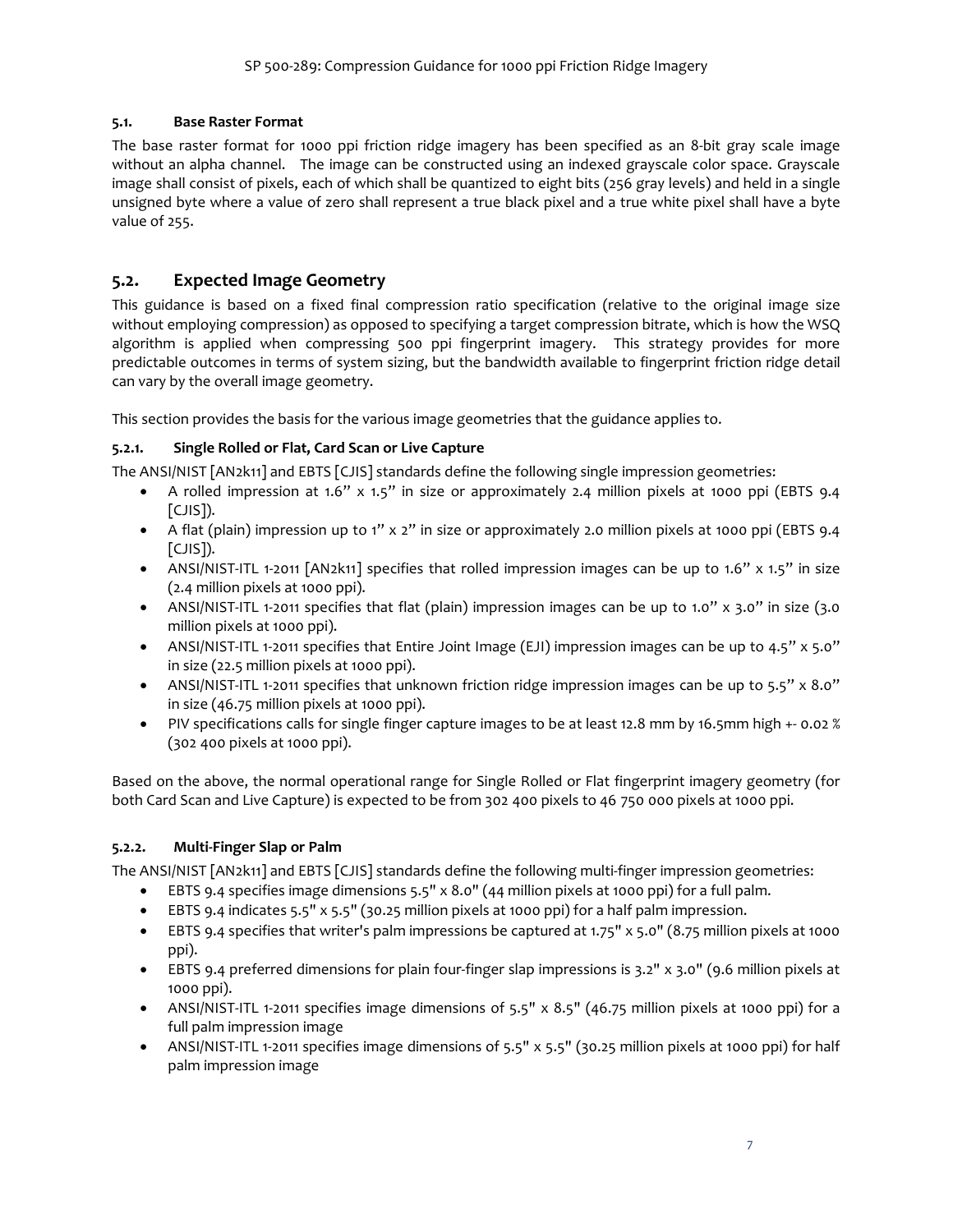- ANSI/NIST-ITL 1-2011 specifies image dimensions of 1.8" x 5.0" (9 million pixels at 1000 ppi) for writer's palm impression image
- ANSI/NIST-ITL 1-2011 specifies image dimensions of 6.5" x 8.5" (55.25 million pixels at 1000 ppi) for a full palm impression which also includes a writer's palm impression within the same image.
- ANSI/NIST-ITL 1-2011 specifies 1.6" x 1.5" (2.4 million pixels at 1000 ppi) for two-finger plain impressions.
- ANSI/NIST-ITL 1-2011 specifies 5.5" x 3.0" (16.5 pixels at 1000 ppi) for interdigital palm impression images.
- ANSI/NIST-ITL 1-2011 specifies 3.0" x 4.5" (13.5 million pixels at 1000 ppi) for thenar or hypothenar palm impression images.
- ANSI/NIST-ITL 1-2011 specifies 5.5" x 4.5" (24.75 million pixels at 1000 ppi) for carpal delta palm impression images.
- ANSI/NIST-ITL 1-2011 specifies 1.6" x 1.5" (2.4 million pixels at 1000 ppi) for a two-finger plain impression image.
- ANSI/NIST-ITL 1-2011 specifies 2.5" x 1.5" (3.75 million pixels at 1000 ppi) for a three-finger plain impression image.
- ANSI/NIST-ITL 1-2011 specifies 3.2" x 3.0" (9.6 million pixels at 1000 ppi) for a four- and five-finger plain impression image or an image containing two plain thumb impressions.

Based on the above, the normal supported operational range for multi-finger slap or palm impressions (for both Card Scan and Live Capture) is expected to be from 2 400 000 pixels to 55 250 000 pixels at 1000 ppi.

#### **5.2.3. Latent**

Currently there are no established minimum or maximum sizes defined for latent imagery. As a placeholder, the maximum size of the compressed latent is defined here as the maximum dimensions of a paper collection card of 8" x 8" (64 000 000 pixels at 1000 ppi).

#### **5.2.4. Mobile ID Single or Multi Finger Flat or Rolled**

NIST SP500-280 [MOBID] recommends various image dimensions for fingerprint impression capture conformant with each of a series of Subject Acquisition Profiles (SAP)/Fingerprint Acquisition Profiles (FAP). The Mobile ID best practices recommendation gives ranges for single print plain impressions of 0.5" x 0.65"  $(325,000$  pixels at 1000 ppi) to 0.8" x 1.0" for SAP 10 to 30; one or two prints 1.6" x 1.5" for SAP 30 and 40 either plain or rolled; one to three prints 2.5" x 1.5" for SAP 50; and one to four prints 3.2" x 3" (9 600 000 pixels at 1000 ppi) for SAP 60.

Thus, for the recommended operational range for mobile ID single and multiple fingerprint capture, image sizes range from 325 000 pixels to 9 600 000 pixels at 1000 ppi.

#### **5.2.5. Plantar Impressions**

The studies that this guidance has been based on did not include examination of plantar prints. This may be addressed in a later revision of this document. In the interim, it is recommended that the case of plantar prints be compressed with the same compression parameters as multi-finger slap or palm impressions even though the expected geometry of such images will exceed what is expected from multi-finger or palm impressions (see [5.2.2\)](#page-12-2).

#### <span id="page-13-0"></span>**5.3. Code block dimensions**

In compressing an image using the JPEG2000 algorithm, the components of a given image are divided into rectangular tiles. Each tile is the basic unit of the compression/decompression process. Wavelet transformations are performed on each tile component which results in the decomposition levels. Each decomposition level is composed of sub-bands of coefficients that describe the frequency components that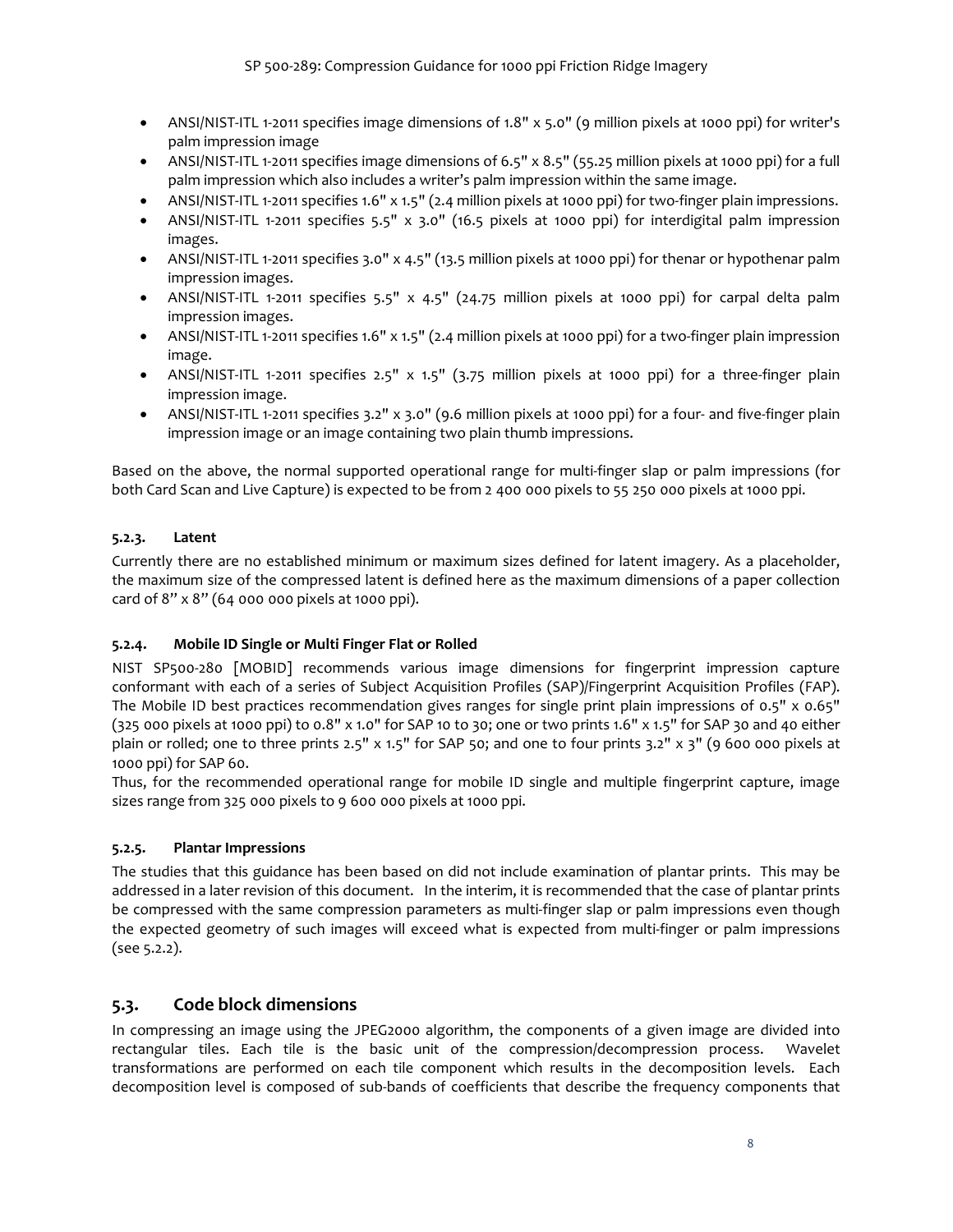make up the tile component. The sub-bands of coefficients are partitioned into rectangular code-blocks. To aid in interoperability, Profile-1 (which is a slightly restricted subset of the JPEG2000 syntax) has been selected as the basis for this compression guidance. JPEG2000 Profile-1 allows a code-block size of 64x64 or smaller. Anecdotal evidence suggests that smaller code-block sizes can reduce compression efficiency therefore a code-block size of 64x64 shall be utilized. It should also be noted that NISTIR-7778 utilized images that were compressed with a code-block size of 64x64. For further information on code-stream profiles refer to [JPEG2K].

#### <span id="page-14-0"></span>**5.4. Wavelet Decomposition Levels**

The tile-components of a given image are decomposed into different decomposition levels using a wavelet transformation. Each of these decomposition levels contains a number of sub-bands containing coefficients that describe horizontal and vertical spatial frequency characteristics of the original tile-component. These coefficients provide frequency information about a local area rather than the entire image and image compression (and thereby a reduction in size) is obtained by describing that area of the image with only a few coefficients. Each decomposition layer in the hierarchy of decomposition layers is related to the next adjacent decomposition level by a spatial factor of two. Therefore, the higher decomposition level has twice the resolution as the next lower one, with the top level being at the full resolution of the original sample. This process can be useful in applications where there is a need to downsample the image resolution by a factor of 1/2 rapidly.

Anecdotal evidence suggests that available JPEG2000 CODECs typically default to 5 or 6 decomposition levels. [MITRE] recommends 6 decomposition layers as default to facilitate interaction with WSQ at 500 ppi. Empirical tests detailed in [NISTIR7939] find either 5 or 6 decomposition levels to be optimum with respect to computational metrics which examine image structural fidelity in comparison to non-compressed source images. While either specification should be appropriate, 6 decomposition levels should provide additional headroom for extraction of lower resolution images from the compressed data. Hence, we recommend compression using 6 wavelet decomposition levels.

NISTIR 7939 examined the potential impact of using different counts of decomposition levels when compressing fingerprint using JPEG2000 with a lossy filter on 1000 ppi fingerprint imagery. To do so, a random sample (100 images) of the image set utilized in [NISTIR-7839] was selected for this study. Each of the 1000 ppi source images was compressed at 10:1 setting the JPEG 2000 CODEC's decomposition level parameter to one of six values ranging from three to eight decomposition levels. Decoded compressed images were then paired with their non-compressed source images for presentation to trained latent fingerprint examiners. The ratings of the examiners showed no statistically significant differences among images compressed at the six decomposition levels specifications.

### <span id="page-14-1"></span>**5.5. Quality Layers**

The JPEG2000 standard allows for specification of a series of "quality layers" corresponding to a list of compression ratios retrievable from the code stream upon decoding. For various JPEG2000 CODECs this ordered list of either compression ratios or bit rates includes the target compression level at either the beginning or end of the list. Thus, for the NIST JPEG2000 CODEC (modified from V 1.4 of the OpenJPEG 2000 CODEC, see section [6\)](#page-18-1), one such quality layer specification might be for example {10, 15, 24, 34, 58, 86, 144, 214} in which the target final compression ratio is 10:1, but with decoding options for lower quality (higher compression ratio/lower bit rate) versions of the image ranging from 15:1 to 214:1 in this example.

These higher compression ratio (lower bit rate) images are not lower in sample rate than the original source image, thus decoding the compressed code stream at lower quality does not provide an image of lower dimension. The image decoded from the 214:1 portion of the codestream compressed using the above quality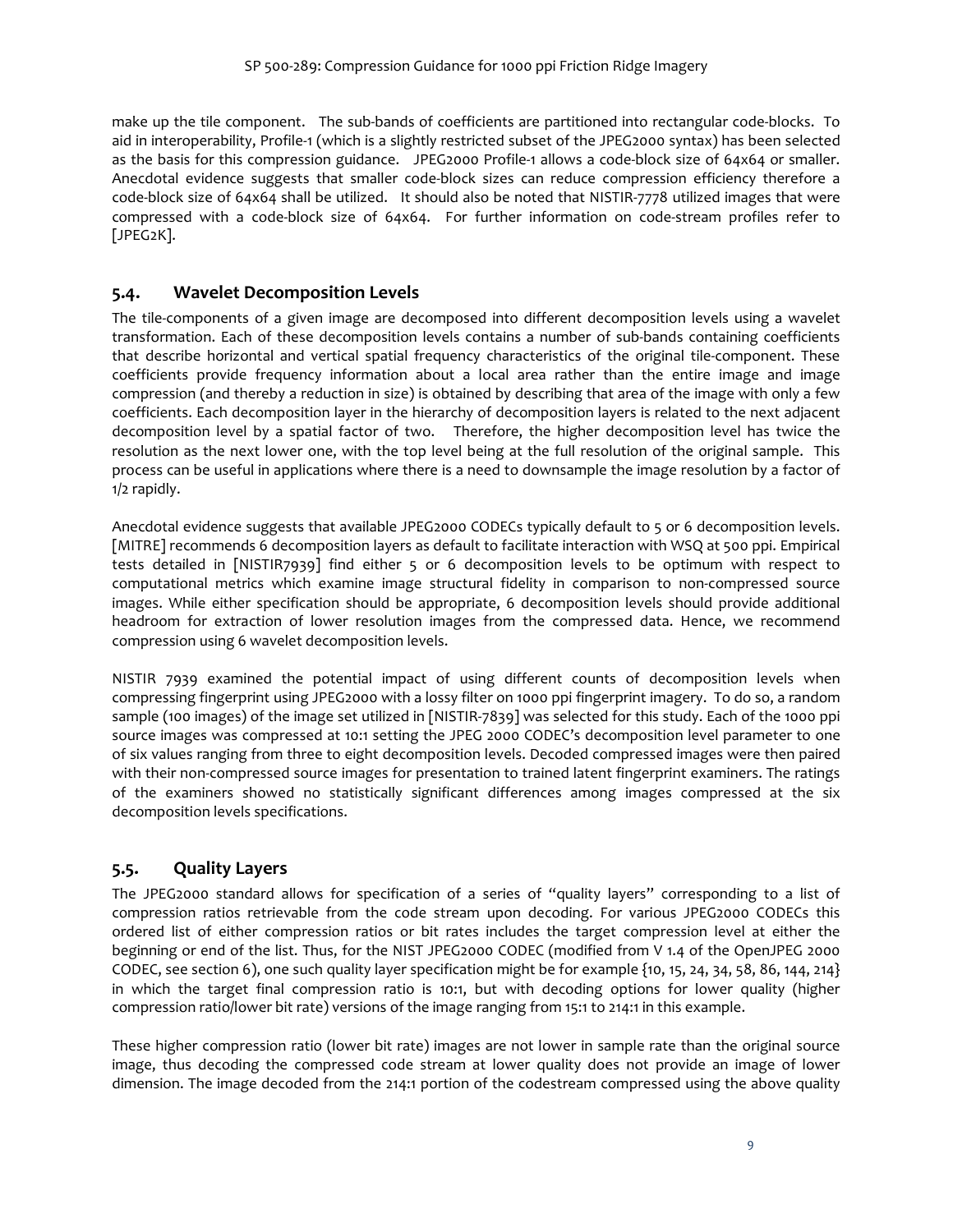level specification will include the same number of pixels as the decoded 10:1 image and even the noncompressed source image, but will contain less spatial detail. If selection of lower quality is combined with discard of resolution levels, some savings might be realized in transmission bandwidth requirements for some applications for which maximum resolution and fidelity are not required.

Measured with a suite of computational fidelity metrics [NISTIR7939], small fidelity losses relative to noncompressed source images were observed when using more than a single quality layer. However, such losses were extremely small relative to that of compression at even a single quality layer and were determined to lie well below the visual threshold of trained fingerprint examiners. The present recommendation is to use six quality layers to include compression ratios, x:1, where  $x = \{10, 15, 20, 30, 40, 60, 80\}$ .

#### <span id="page-15-0"></span>**5.6. Progression order**

For a given tile, the packets in that tile contain data from a specific quality layer, component, resolution level, and a specific precinct (position). The order in which these packets are defined in the compressed codestream for friction ridge imagery in this guidance is Resolution-Position-Component-Layer (RPCL) and has been grandfathered in from [MITRE].

#### <span id="page-15-1"></span>**5.7. Number of Components**

Friction ridge imagery at 1000 ppi shall be sampled in a grayscale color space, which corresponds to one component being defined in the JPEG2000 stream.

#### <span id="page-15-2"></span>**5.8. Filter Type**

For fingerprint impression types other than latent imagery, the user shall utilize a 9-7 (Irreversible) lossy filter for compression.

For latent friction ridge imagery, the user shall utilize a 5-3 (Reversible) lossless filter for compression.

#### <span id="page-15-3"></span>**5.9. Resolution Box**

Since this profile is specifically for the compression of 1000 ppi images, the data in the resolution box must reflect capture at 1000 ppi. The data in the Resolution Box is presented in English units with a value of pixelsper-inch.

#### <span id="page-15-4"></span>**5.10. Compression Ratio**

In 1992, a study conducted by the International Association for Identification (IAI) [FITZPATRICK] established 15:1 as the target compression ratio for 500 ppi fingerprint imagery using the [WSQ] compression algorithm. Since the WSQ algorithm is specifically designed and tuned for operation on 500 ppi imagery, the results of the IAI study and the subsequent compression guidance for WSQ was limited in application to 500 ppi fingerprint imagery. In 2011, NIST replicated this study with 1000 ppi imagery using the JPEG 2000 compression algorithm in [NISTIR7778]. The IAI study determined that a maximum rate of 3.4 % observed level 3 degradation based on the number of cases examined was acceptable when comparing the lossy-compressed fingerprint to the control case which has never passed through lossy compression. Each treatment case in NISTIR-7778 consisted of 200 image pairs which equates to a limit of 6.8 observed cases of level 3 degradation according to IAI's methodology. Since there can be no fractional observations, this was rounded down to a limit of 6 observed cases of level 3 detail degradation for NISTIR-7778. The results of NISTIR-7778's comparison of rolled, flat and slap imagery for both live scan and card scan can be found in [Table 6](#page-16-0) and [Table 7](#page-16-1) respectively. The tables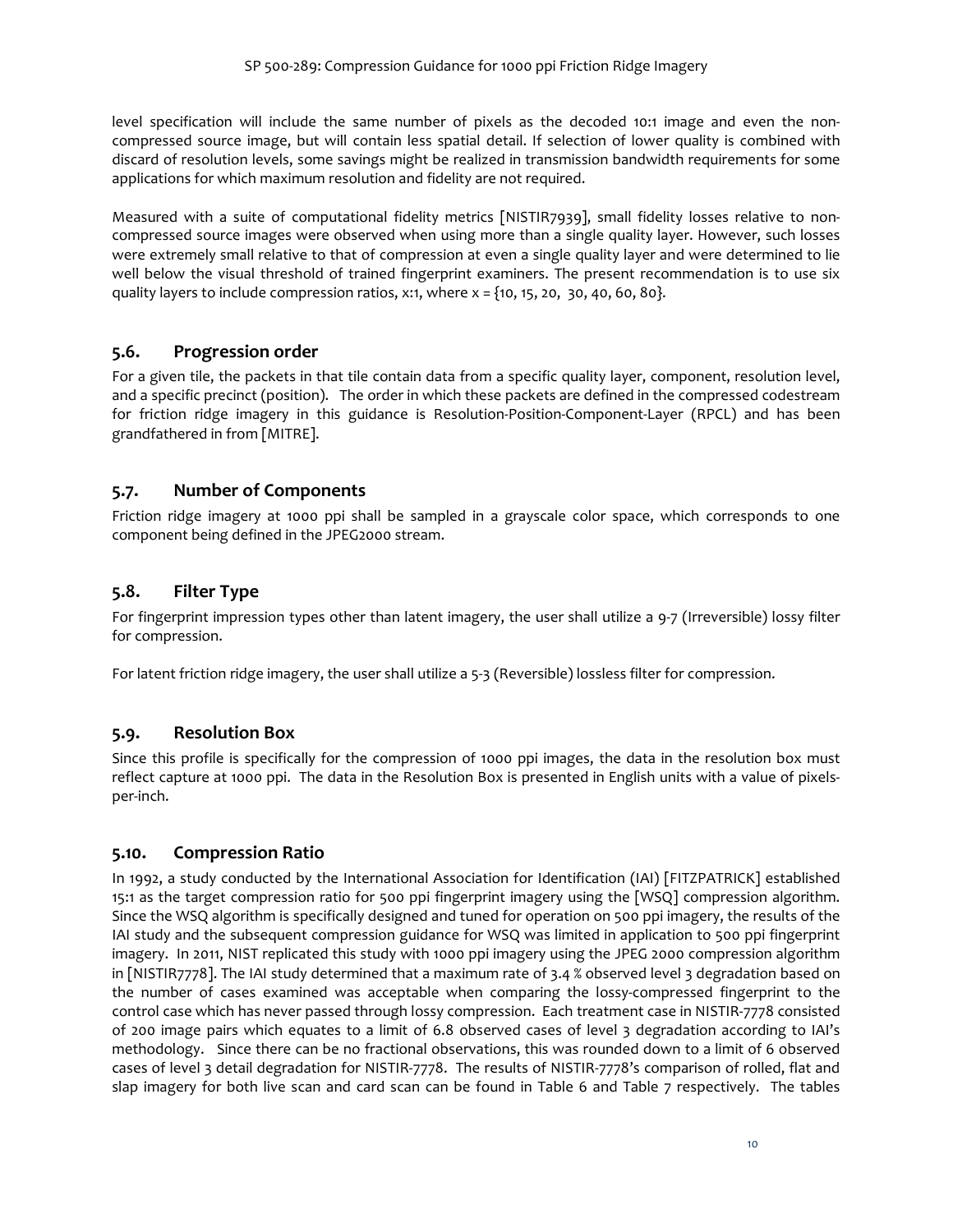indicate the number of images assigned by examiners to each of the four degradation categories at each thirteen compression ratios. NISTIR-7778 examined both homogenous impression pairings such as flat-to-flat, as well as heterogeneous pairings such as flat-to-rolled. Since the IAI guidance was based on homogenous pairings of the same impression only, only those cases have been provided in the tables below.

<span id="page-16-0"></span>

| Card Scan (Ink)                      | <br>$\sim$     | ᠇<br>٠.<br>ю.  | ᠇<br>$\ddot{r}$ | ٠.<br>$\frac{1}{2}$ | ٠.<br>$\overline{2}$ | ↽<br>$\cdot$ .<br>$\frac{15}{2}$ | ↽<br>٠.<br>17 | ↽<br>$\cdot \cdot$<br>$\overline{8}$ | ᠇<br>$\cdot \cdot$<br>$\overline{2}$ | ᠇<br>$\cdot \cdot$<br>$\mathbf{26}$ | ᠇<br>$\bullet$ .<br>$\overline{30}$ | ᠇<br>$\cdot \cdot$<br>$\frac{2}{3}$ | ᠇<br>$\cdot$ .<br>$\frac{8}{3}$ |
|--------------------------------------|----------------|----------------|-----------------|---------------------|----------------------|----------------------------------|---------------|--------------------------------------|--------------------------------------|-------------------------------------|-------------------------------------|-------------------------------------|---------------------------------|
| Ink Rolled to Ink Rolled, Mated Pair |                |                |                 |                     |                      |                                  |               |                                      |                                      |                                     |                                     |                                     |                                 |
| Level 2 and 3 detail degradation     | $\Omega$       | 0              | 0               | 0                   | 0                    | $\mathbf 0$                      | 0             | 0                                    | 0                                    | 1                                   | 0                                   | 0                                   | 3                               |
| Level 3 detail degradation           | $\Omega$       | $\overline{4}$ | $\overline{4}$  | 6                   | 10                   | 8                                | 16            | 11                                   | 23                                   | 28                                  | 29                                  | 32                                  | 36                              |
| Some benign degradation              | 34             | 45             | 67              | 92                  | 107                  | 112                              | 125           | 133                                  | 131                                  | 126                                 | 133                                 | 141                                 | 134                             |
| No visible degradation               | 166            | 151            | 129             | 102                 | 83                   | 80                               | 59            | 56                                   | 46                                   | 45                                  | 38                                  | 27                                  | 27                              |
| Ink Flat to Ink Flat, Mated Pair     |                |                |                 |                     |                      |                                  |               |                                      |                                      |                                     |                                     |                                     |                                 |
| Level 2 and 3 detail degradation     | $\overline{4}$ | $\Omega$       | $\mathbf{0}$    | $\mathbf{0}$        | $\mathbf{0}$         | 3                                | $\mathbf{1}$  | $\mathbf{0}$                         | $\mathbf{1}$                         | 3                                   | 3                                   | $\overline{4}$                      | 5                               |
| Level 3 detail degradation           | $\overline{2}$ | 3              | 3               | 2                   | 10                   | 6                                | 9             | 11                                   | 18                                   | 20                                  | 18                                  | 35                                  | 47                              |
| Some benign degradation              | 19             | 20             | 47              | 68                  | 79                   | 98                               | 107           | 112                                  | 118                                  | 118                                 | 119                                 | 109                                 | 104                             |
| No visible degradation               | 175            | 177            | 150             | 130                 | 111                  | 93                               | 83            | 77                                   | 63                                   | 59                                  | 60                                  | 52                                  | 44                              |
| Ink Slap to Ink Slap, Mated Pair     |                |                |                 |                     |                      |                                  |               |                                      |                                      |                                     |                                     |                                     |                                 |
| Level 2 and 3 detail degradation     | 1              |                | 0               |                     | 0                    | $\mathbf 0$                      | $\mathbf{1}$  | 0                                    |                                      | 1                                   | 2                                   | 0                                   |                                 |
| Level 3 detail degradation           | $\Omega$       | $\mathbf{1}$   | $\overline{4}$  |                     | 9                    | 11                               | 11            | 8                                    | 8                                    | 14                                  | 14                                  | 18                                  | 24                              |
| Some benign degradation              | 20             | 20             | 26              | 37                  | 51                   | 67                               | 80            | 101                                  | 103                                  | 117                                 | 116                                 | 117                                 | 115                             |
| No visible degradation               | 179            | 178            | 170             | 161                 | 140                  | 122                              | 108           | 91                                   | 88                                   | 68                                  | 68                                  | 65                                  | 60                              |

**Table 6 - Observed Compression Anomalies for Non-Mixed Cardscan Impressions**

**Table 7 - Observed Compression Anomalies for Non-Mixed Livescan Impressions**

<span id="page-16-1"></span>

| Live Scan                                      | $\ddot{\ddot{\mathbf{v}}}$ | π.<br><b>IO</b> | 7:7      | $\ddot{\phantom{0}}$<br>ë | $\cdot \cdot$<br>$\ddot{\mathbf{N}}$<br>$\blacksquare$ | $\cdot \cdot$<br>LO.<br>$\blacksquare$ | $\cdot \cdot$<br>$\overline{1}$ | $\cdot \cdot$<br>$\overline{5}$ | $\cdot$ .<br>$\sim$<br>$\overline{N}$ | $\cdot \cdot$<br>26 | $\cdot \cdot$<br>$\overline{30}$ | $\cdot \cdot$<br>4<br>ო | ᠇<br>$\bullet\,\bullet$<br>$\infty$<br>$\tilde{\mathbf{c}}$ |
|------------------------------------------------|----------------------------|-----------------|----------|---------------------------|--------------------------------------------------------|----------------------------------------|---------------------------------|---------------------------------|---------------------------------------|---------------------|----------------------------------|-------------------------|-------------------------------------------------------------|
| Livescan Rolled to Livescan Rolled, Mated Pair |                            |                 |          |                           |                                                        |                                        |                                 |                                 |                                       |                     |                                  |                         |                                                             |
| Level 2 and 3 detail degradation               | $\Omega$                   | $\Omega$        | 1        | 0                         | 2                                                      | 1                                      | 1                               | 1                               | 1                                     | 1                   | $\Omega$                         | 1                       | 1                                                           |
| Level 3 detail degradation                     | $\mathbf{1}$               | $\mathbf{1}$    | $\Omega$ | 2                         | 4                                                      | $\overline{2}$                         | 12                              | 13                              | 33                                    | 45                  | 62                               | 63                      | 69                                                          |
| Some benign degradation                        | 36                         | 43              | 58       | 75                        | 109                                                    | 124                                    | 139                             | 146                             | 136                                   | 131                 | 119                              | 117                     | 113                                                         |
| No visible degradation                         | 163                        | 156             | 141      | 123                       | 85                                                     | 73                                     | 48                              | 40                              | 30                                    | 23                  | 19                               | 19                      | 17                                                          |
| Livescan Flat to Livescan Flat, Mated Pair     |                            |                 |          |                           |                                                        |                                        |                                 |                                 |                                       |                     |                                  |                         |                                                             |
| Level 2 and 3 detail degradation               | $\Omega$                   | 1               | 1        | 1                         | $\mathbf{1}$                                           | $\Omega$                               | $\mathbf{1}$                    | $\overline{0}$                  | $\mathbf{1}$                          | $\Omega$            |                                  | $\mathbf{1}$            | $\overline{0}$                                              |
| Level 3 detail degradation                     | $\Omega$                   | $\Omega$        | 1        | 0                         | $\overline{2}$                                         | 0                                      | 1                               | 3                               | 3                                     | 6                   | 6                                | 8                       | 13                                                          |
| Some benign degradation                        | 31                         | 30              | 31       | 42                        | 37                                                     | 55                                     | 64                              | 68                              | 56                                    | 75                  | 73                               | 77                      | 63                                                          |
| No visible degradation                         | 169                        | 169             | 167      | 157                       | 160                                                    | 145                                    | 134                             | 129                             | 140                                   | 119                 | 120                              | 114                     | 124                                                         |
| Livescan Slap to Livescan Slap, Mated Pair     |                            |                 |          |                           |                                                        |                                        |                                 |                                 |                                       |                     |                                  |                         |                                                             |
| Level 2 and 3 detail degradation               | $\Omega$                   | $\Omega$        | $\Omega$ | $\Omega$                  | $\mathbf 0$                                            | 0                                      | 0                               | 0                               | 0                                     | $\Omega$            | $\Omega$                         | 0                       | $\mathbf 0$                                                 |
| Level 3 detail degradation                     | $\Omega$                   | $\Omega$        | $\Omega$ | $\Omega$                  | $\Omega$                                               | $\overline{1}$                         | $\overline{2}$                  | $\mathbf{1}$                    | 3                                     |                     | 3                                | 9                       | 11                                                          |
| Some benign degradation                        | 5                          | 6               | 12       | 30                        | 50                                                     | 81                                     | 103                             | 125                             | 129                                   | 141                 | 143                              | 146                     | 149                                                         |
| No visible degradation                         | 195                        | 194             | 188      | 170                       | 150                                                    | 118                                    | 95                              | 74                              | 68                                    | 58                  | 54                               | 45                      | 40                                                          |

Given the experimental data, the highest compression rate where all cases of observed level 3 detail degradation number 3.4 % or less for all impression types is 10:1 for card scan imagery and 15:1 for live scan imagery.

While an optimal solution for compression rate would be to select 10:1 for card scan imagery and 15:1 for live scan imagery, experimental results show mixed compression rates can negatively impact the matcher where for example a 10:1 card scan image were to be compared to a 15:1 live scan image in the gallery. In this experiment a set of 2448 card-scan fingerprint images were compressed at 2:1, 5:1, 7:1, 10:1, 12:1, 15:1 and 17:1. The fingerprint images were matched against themselves (same impression, same image) at several different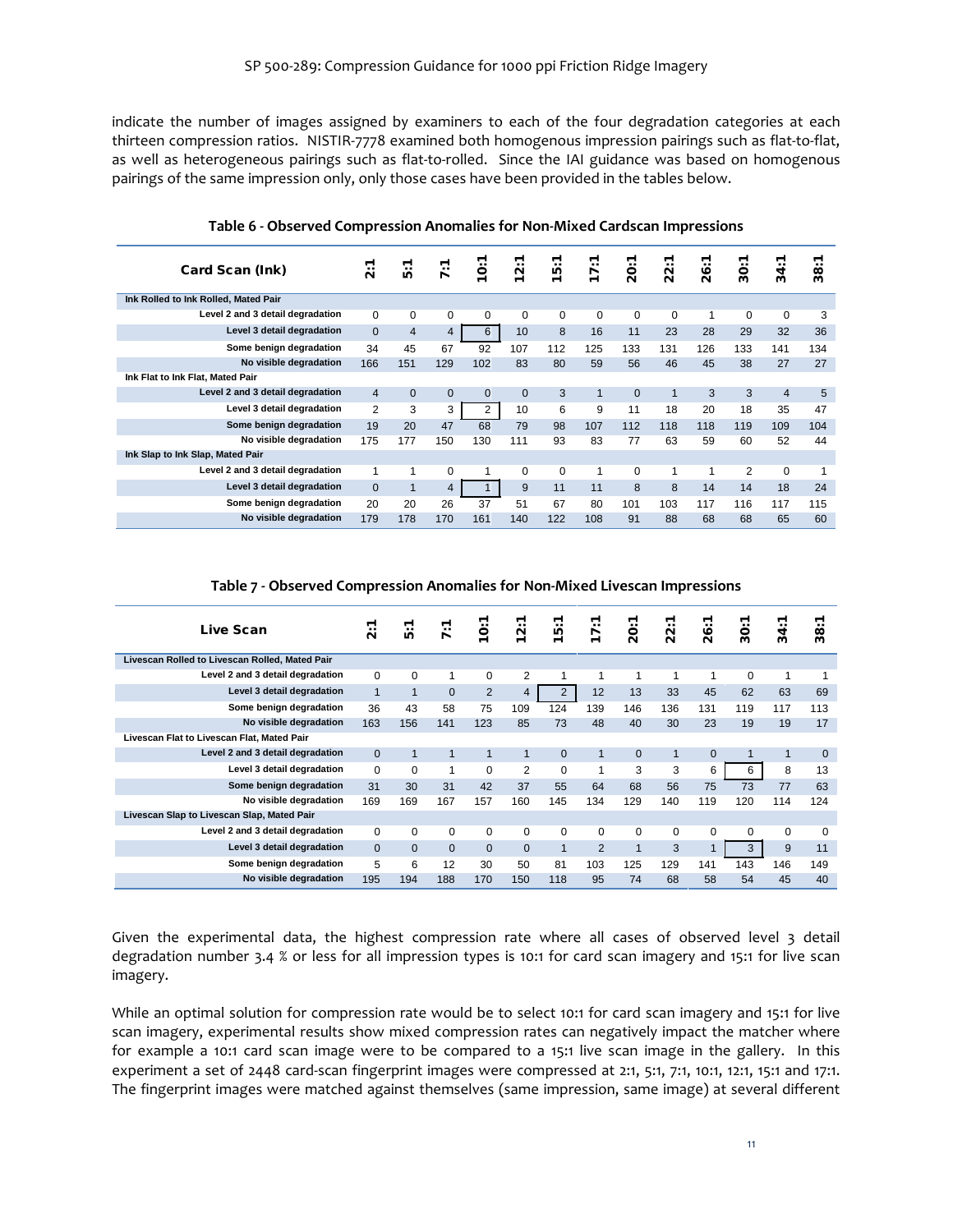combinations of compression ratios as shown in [Figure 2.](#page-17-0) The images of different identities were also matched against each other as 496 944 non-mate cases using the same compression ratio combinations. For the specific mixed compression scenario of 10:1-to-15:1, the median score obtained from matching mated images was 224 while the same images in the 10:1-to-10:1 scenario yielded a median match score of 499. These results were determined to be statistically significant using Wilcoxon signed rank test (P<0.0001).

NISTIR-7778 had a focused scope in that it only examined the impact of compression as it relates to exemplar fingerprint images (fingerprint images that have been captured under controlled conditions). NISTIR-7780 on the other hand focused on the impact of lossy compression in scenarios that are typically involved in latent casework (friction ridge imagery that typically has been captured as evidence at the scene of a crime under uncontrolled conditions).

There are two key scenarios in NISTIR-7780 that best represent the bulk of typical operational latent casework. These two scenarios include the comparison of a lossless latent fingerprint to a lossy compressed rolled exemplar, and the comparison of a lossless latent to a compressed flat exemplar fingerprint to establish identity in both cases.

For these two scenarios of interest, the ideal condition (as defined through anecdotal evidence) is comparing a lossless latent image to a lossless exemplar image where neither image has undergone any lossy compression. NISTIR-7780 showed that the largest contiguous range of lossy compression applied to Rolled and Flat exemplar fingerprint images that yields performance indistinguishable from the ideal case (1:1 exemplar to 1:1 latent) ranges from 2:1 to 12:1.

Exploratory testing of automated matcher behavior<sup>[9](#page-17-1)</sup> using lossy compressed images for this special publication showed a tendency by the automated matcher to favor like-vs.-like cases in terms of compression ratio (se[e Figure 2\)](#page-17-0) and there was a slight penalty where the compression ratio of the probe differed from that of the gallery.

In summary, the data in this section shows an optimal compression rate of is 10:1 for card scan imagery, 15:1 for live scan imagery, and 12:1 for exemplars meant to be compared to latent imagery. Based on the automated matcher behavior data however, the compression rate of 10:1 shall be applied to all exemplar impressions to mitigate any potential performance degradation resulting from mixed compression cases (i.e., 10:1 to 15:1).



<span id="page-17-1"></span> $9$  Matcher testing of mixed compression pairs was conducted using the BOZORTH3 NIST research matcher, using the SD27A 1000 ppi data set. The test consisted of matching 2448 mated pairs, and 496 945 non-mated pairs at the noted mixed compression cases to generate match scores.

<span id="page-17-0"></span>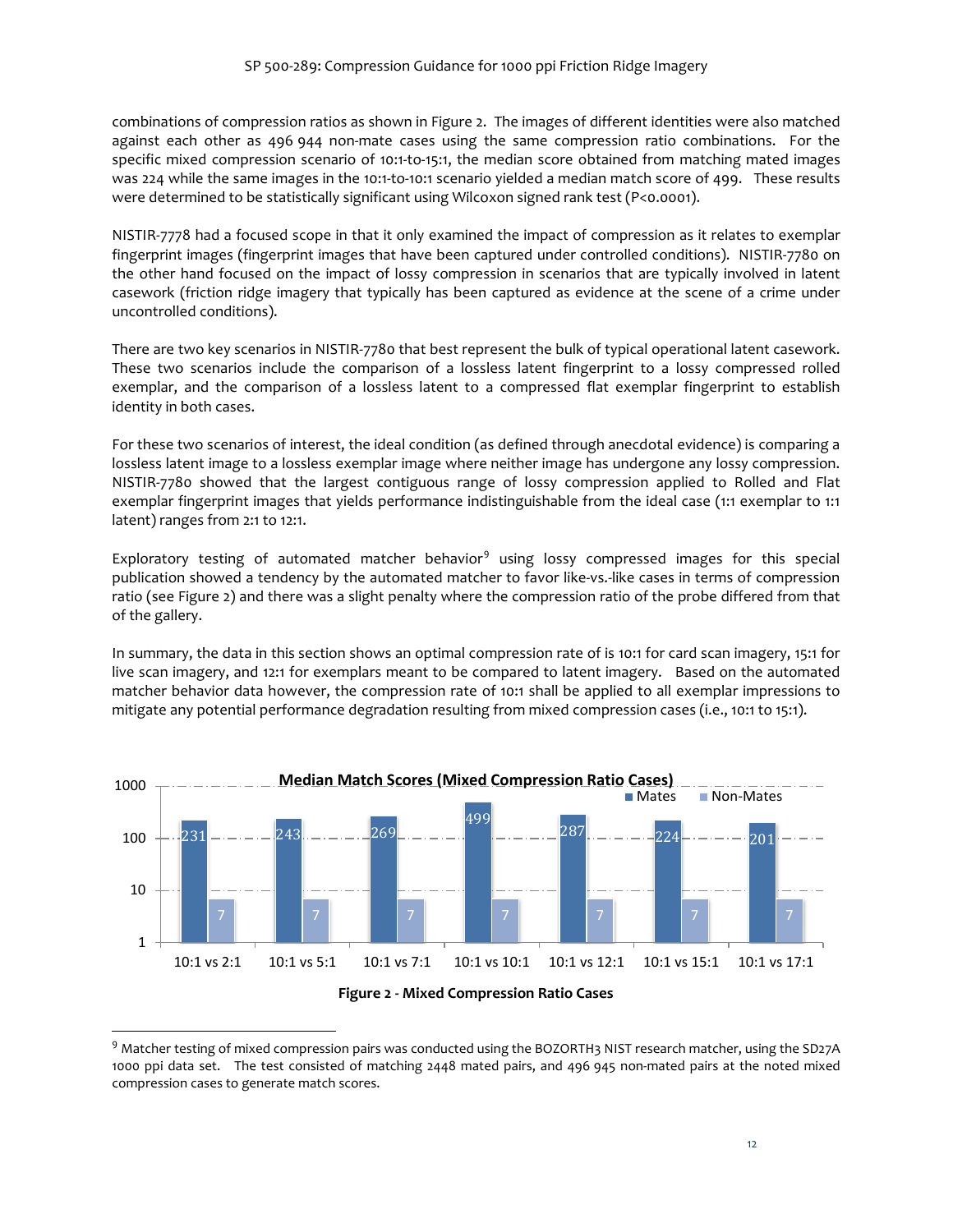#### <span id="page-18-0"></span>**5.11. Interoperability Guidance**

With the transition to 1000 ppi, some systems will unavoidably contain an overlap between traditional 500 ppi and 1000 ppi operational pathways. To create a bridge between traditional and modern data there needs to be a pathway for interoperability putting traditional and modern data on equal footing by converting one of the images to the same resolution as the other. Downsampling of the higher resolution 1000 ppi imagery to 500 ppi provides this pathway.

Several different analysis methodologies/algorithms were used in NISTIR-7839 to identify an optimal strategy. These methods included various different fidelity measures (such as expert examiners or machine matcher score assessment) for each treatment as well as several different methods of fusing the results of these measures such as clustering ranks.

Based on the findings in NISTIR-7839, the Gaussian treatment ( $\sigma$  = 0.8475,  $r$  = 4, with odd-column/odd-row decimation) is identified as the top performing downsampling strategy using the measures of Ordinal Rank Summation, Mean Rank Summation and Expert Examiner Winner-Take-All. Where Gaussian treatment (σ =  $0.8475$ ,  $r = 4$ ) is not identified as the best performer, it is identified as next best (or tied as such) excluding the control case.

[Table 8](#page-18-2) below shows the ranking of Gaussian treatment ( $\sigma = 0.8475$ ,  $r = 4$ , with odd-column/odd-row decimation) within each of the analysis methodologies. Following the downsampling process, the resulting 500 ppi imagery shall be compressed using the guidance in [AN2k11] for compression of 500 ppi imagery.

<span id="page-18-2"></span>

|                                                           | <b>Ranking of Gaussian</b> |                                                                                                                                                    |
|-----------------------------------------------------------|----------------------------|----------------------------------------------------------------------------------------------------------------------------------------------------|
| <b>Measure Fusion Method</b>                              | $(\sigma = 0.8475)$        | <b>Notes</b>                                                                                                                                       |
| <b>Clustered Rank Summation (Optimistic Decimation)</b>   |                            | Statistically clustered at rank-1 with<br>Gaussian $\sigma$ = 0.6773, 0.7624, 0.5922,<br>0.8475, 0.5642, 0.9326, 0.5071, 1.0177,<br>0.4220, 0.3369 |
| <b>Clustered Rank Summation (Conservative Decimation)</b> |                            | Statistically clustered at rank-1 with<br>Gaussian $\sigma$ = 0.9326, 0.8475, 0.6773, and<br><b>Spectral Truncation</b>                            |
| <b>Ordinal Rank Summation (Optimistic Decimation)</b>     |                            |                                                                                                                                                    |
| <b>Ordinal Rank Summation (Conservative Decimation)</b>   |                            | Gaussian $\sigma$ = 0.9326 is at rank-1                                                                                                            |
| <b>Mean Rank Summation (Optimistic Decimation)</b>        |                            |                                                                                                                                                    |
| <b>Mean Rank Summation (Conservative Decimation)</b>      |                            | Gaussian $\sigma$ = 0.7624 is at rank-1                                                                                                            |
| <b>Expert Examiner Winner-Take-All</b>                    |                            |                                                                                                                                                    |

#### **Table 8 - Summary of Findings**

#### <span id="page-18-1"></span>**6. Tools**

A NIST modified version of the OpenJPEG 2000<sup>[10](#page-18-3)</sup> reference JPEG2000 CODEC is available on the NIST NBIS site at http://fingerprint.nist.gov/NFIS/

The modifications made to this reference CODEC allow for a single command line option parameter that enables all recommended encoder settings provided in this guidance. For further information please refer to the documentation provided with NBIS.

<span id="page-18-3"></span><sup>10</sup> Available at http://www.openjpeg.org/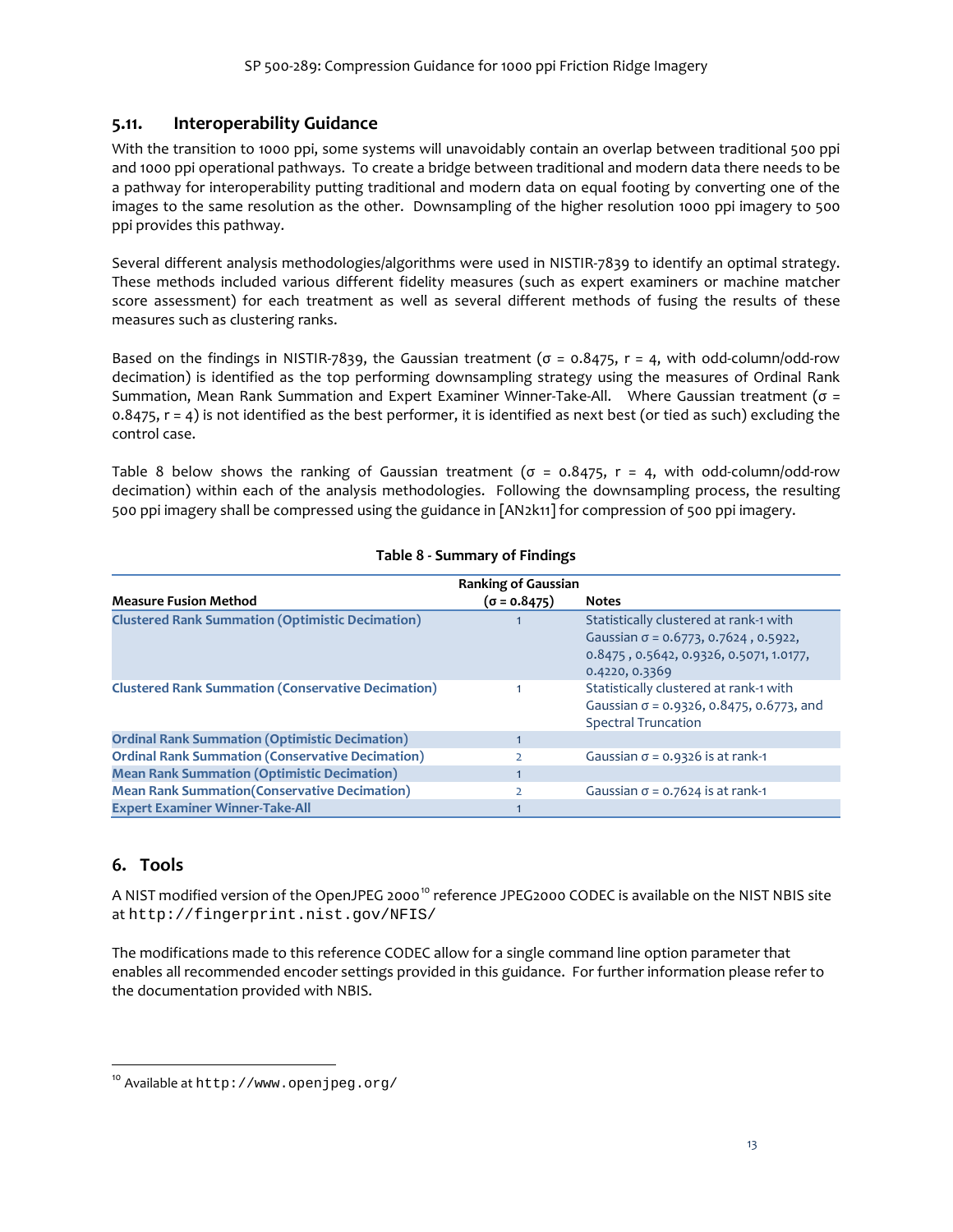## <span id="page-19-0"></span>**7. Glossary and List of JPEG2000 Acronyms**

The abbreviations and acronyms found in [Table 9](#page-19-1) refer to terminology found in the JPEG 2000 standard [JPEG2k]. A basic definition of each term is provided below; however for a more detailed explanation of each value please refer to [JPEG2k] sections A.5.1, A.6.1, A.6.2, and A.15.

<span id="page-19-1"></span>

| Csiz          | The number of components in the image                                                      |
|---------------|--------------------------------------------------------------------------------------------|
| Rsiz          | Denotes the capabilities that a decoder needs to properly decode the codestream            |
| Ssiz          | The precision (depth) in bits and sign of a given component                                |
| Xsiz          | The width of the reference grid                                                            |
| <b>XRsiz</b>  | Horizontal separation of a sample with respect to the reference grid                       |
| <b>XTSiz</b>  | Width of one reference tile with respect to the reference grid                             |
| <b>XTOSiz</b> | Horizontal offset from the origin of the reference grid to the left side of the first tile |
| Ysiz          | Height of the reference grid                                                               |
| <b>YRsiz</b>  | Vertical separation of a sample with respect to the reference grid                         |
| <b>YTSiz</b>  | Height of one reference tile with respect to the reference grid                            |
| <b>YTOSiz</b> | Vertical offset from the origin of the reference grid to the left side of the first tile   |
| xcb           | Code-block width exponent offset value                                                     |
| ycb           | Code-block height exponent offset value                                                    |
| SPcod         | Parameters for coding style designated in Scod (Coding style for all components)           |
| <b>SPcoc</b>  | Parameters for coding style designated in Scoc (Coding style for this component)           |

#### **Table 9 - List of JPEG2000 Codestream Acronyms**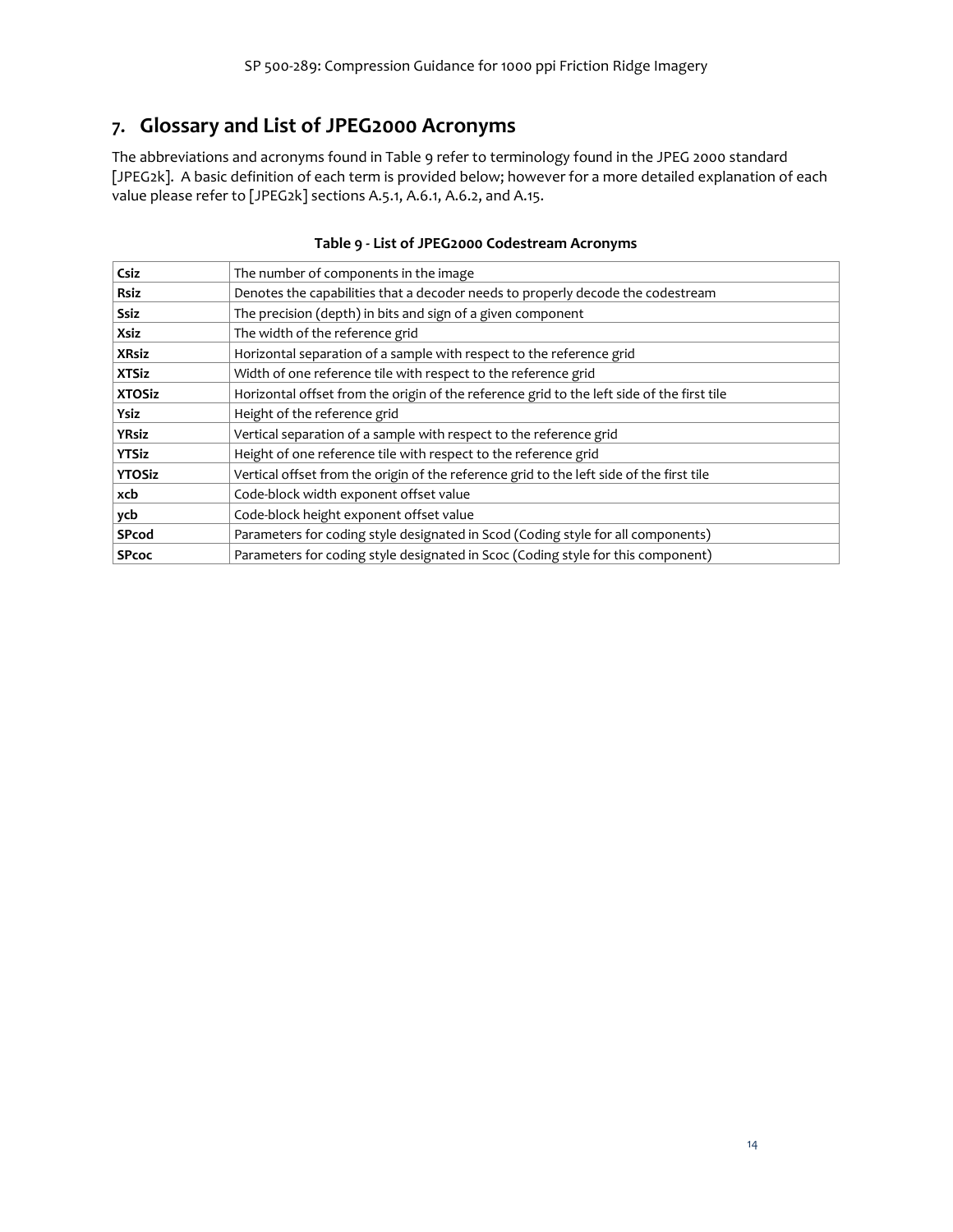### <span id="page-20-0"></span>**8. References**

|                  | FITZPATRICK Fitzpatrick, M. et al. 1994, "WSQ Compression / Decompression Algorithm Test Report", IAI Annual<br>Conference.                                                                                                                                                                                                                                                                                 |
|------------------|-------------------------------------------------------------------------------------------------------------------------------------------------------------------------------------------------------------------------------------------------------------------------------------------------------------------------------------------------------------------------------------------------------------|
| <b>GALTON</b>    | Galton, F. (2005). Finger prints. Mineola, NY: Dover Publications. (Original work published 1892)                                                                                                                                                                                                                                                                                                           |
| <b>JAIN</b>      | Jain, A., "Pores and Ridges: High-Resolution Fingerprint Matching Using Level 3 Features", IEEE Transactions<br>on Pattern Analysis and Machine Intelligence, Vol. 29, No. 1, January 2007.                                                                                                                                                                                                                 |
| <b>LIBERT</b>    | "A 1D Spectral Image Validation/Verification Metric for Fingerprints". Libert, J.M.; Grantham, J.; Orandi, S.<br>August 19, 2009. http://www.nist.gov/customcf/get_pdf.cfm?pub_id=903078. Retrieved 2011-01-12.                                                                                                                                                                                             |
| <b>MTR</b>       | "Profile for 1000 ppi1000 ppi Fingerprint Compression". Lepley, M.A.<br>http://www.mitre.org/publications/technical-papers/profile-for-1000ppi-fingerprint-compression. Retrieved<br>2011-01-11.                                                                                                                                                                                                            |
| <b>MOBID</b>     | Orandi, S., McCabe, R. M., "Mobile ID Device Best Practice Recommendation Version 1.0", NIST SP 500-280,<br>National Institute of Standards and Technology, Gaithersburg, MD.<br>http://www.nist.gov/customcf/get_pdf.cfm?pub_id=903169. Retrieved 03/11/2013.                                                                                                                                              |
| SD <sub>27</sub> | M.D. Garris & R.M. McCabe, "NIST Special Database 27: Fingerprint Minutiae from Latent and Matching<br>Tenprint Images," NIST Technical Report NISTIR 6534 & CD-ROM, June 2000.                                                                                                                                                                                                                             |
| NISTIR7778       | Orandi, S., Libert, J. M., Grantham, J. D., Ko, K., Wood, S.S., Wu, J., "Effects of JPEG2000 Image Compression<br>on 1000 ppi Fingerprint Imagery", NIST Interagency Report 7778, National Institutes of Standards and<br>Technology, Gaithersburg, MD. http://www.nist.gov/customcf/get_pdf.cfm?pub_id=908204. Retrieved<br>09/01/2012.                                                                    |
| NISTIR7779       | Orandi, S., Libert, J. M., Grantham, J. D., Ko, K., Wood, S. S., Wu, J. C., Petersen, L. M., Bandini, B., "An<br>Exploration of the Operational Ramifications of Lossless Compression of 1000 ppi Fingerprint Imagery", NIST<br>Interagency Report 7779, National Institute of Standards and Technology, Gaithersburg, MD.<br>http://www.nist.gov/customcf/get_pdf.cfm?pub_id=911122. Retrieved 03/29/2013. |
| NISTIR7780       | Orandi, S., Libert, J.M., Grantham, Petersen, L. P., "Effects of JPEG 2000 Lossy Image Compression on 1000<br>ppi Latent Fingerprint Imagery", NIST Interagency Report 7780, National Institutes of Standards and<br>Technology, Gaithersburg, MD. http://www.nist.gov/customcf/get_pdf.cfm?pub_id=914513. Retrieved<br>07/31/2013.                                                                         |
| NISTIR7781       | Libert, J. M., Orandi, S., and Grantham, J. D., "Comparison of the WSQ and JPEG 2000 Image Compression<br>Algorithms On 500 ppi Fingerprint Imagery", NIST Interagency Report 7781, National Institute of Standards<br>and Technology, Gaithersburg, MD. http://www.nist.gov/customcf/get_pdf.cfm?pub_id=910658. Retrieved<br>03/29/2013.                                                                   |
| NISTIR7839       | Orandi, S., Libert, J.M., Grantham, J.D., Lepley, M., Bandini, B., Ko., K., Petersen, L. P., Wood, S. S., and<br>Harvey, S.G., "Examination of Downsampling Strategies for Converting 1000 ppi Imagery to 500 ppi", NIST<br>Interagency Report 7339, National Institutes of Standards and Technology, Gaithersburg, MD.<br>http://nvlpubs.nist.gov/nistpubs/ir/2013/NIST.IR.7839.pdf. Retrieved 03/11/2013. |
| NISTIR7939       | Libert, J. M., Orandi, S., Grantham, J.D., "Effects of Decomposition Levels and Quality Layers with JPEG 2000<br>Compression of 1000 ppi Fingerprint Images", NIST Interagency Report 7939, National Institutes of<br>Standards and Technology, Gaithersburg, MD. http://nvlpubs.nist.gov/nistpubs/ir/2013/NIST.IR.7939.pdf.<br>Retrieved 11/18/2013.                                                       |
| <b>WILCOXON</b>  | Wilcoxon, Frank (Dec 1945). "Individual comparisons by ranking methods". Biometrics Bulletin 1 (6): 80-83.                                                                                                                                                                                                                                                                                                  |